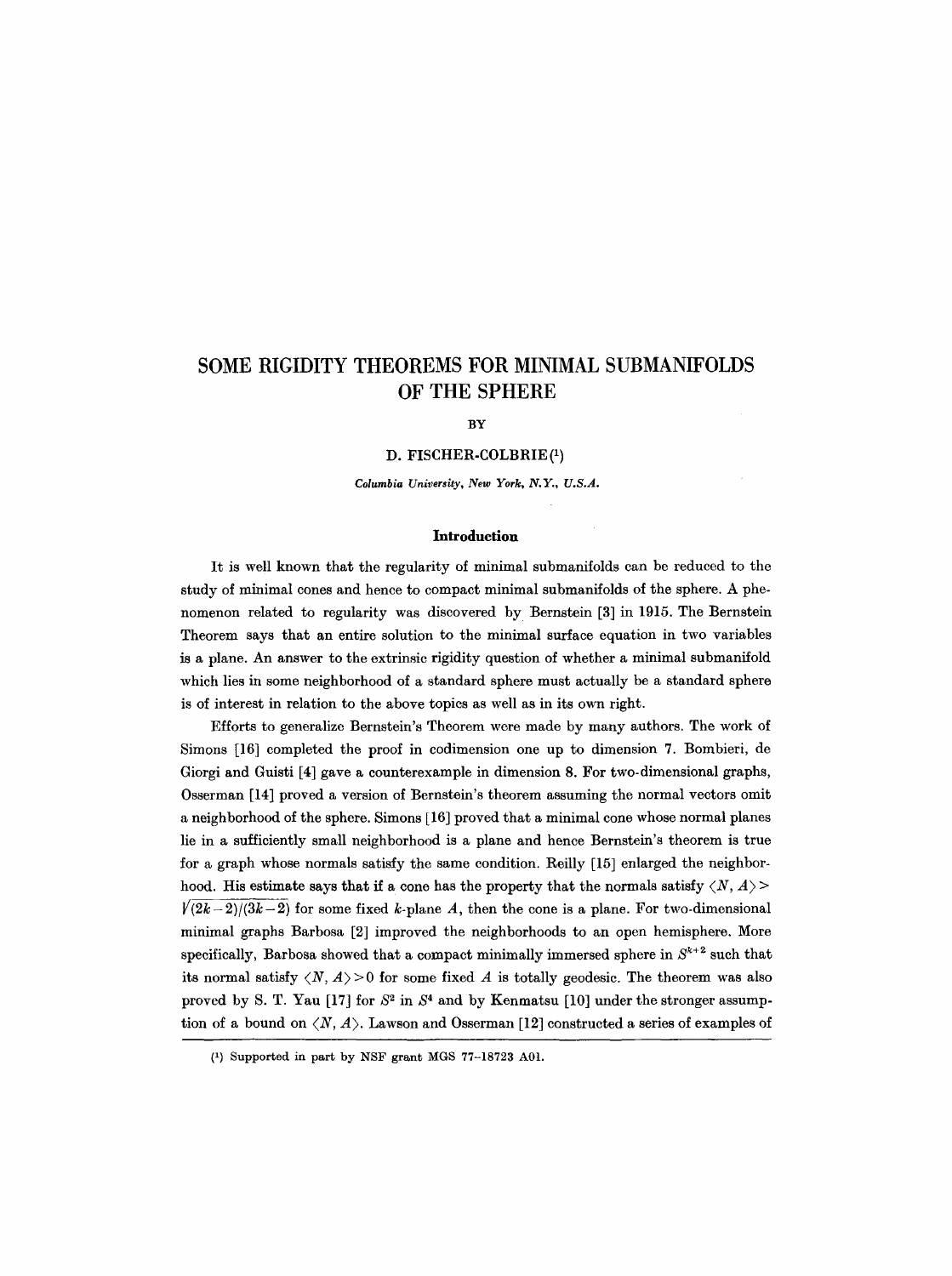minimal graphs which are cones regular away from the origin, thus showing that Barbosa's Theorem fails to hold in general dimensions and codimensions and regularity does not hold for Lipschitz solutions to the minimal surface system. This paper deals with the study of minimal cones whose normals satisfy conditions of this type. We improve the estimates of Reilly and we generalize Barbosa's result.

In the two-dimensional case, the technique is to use a local computation to show  $log\langle N, A \rangle$  is a superharmonic function whenever  $\langle N, A \rangle > 0$ . In the general case for  $M^n$ a compact minimal immersion in  $S^{n+k}$  we show if  $\langle N, A \rangle > \cos^p \frac{\langle \pi/2 \sqrt{2p} \rangle}{\sqrt{2p}}$  where  $p=$  $\min(k, n+1)$ , then M is a totally geodesic sphere. The first example of Lawson and Osserman occurs in dimension 3, codimension 3. In that example,  $\langle N, A \rangle = 1/9$ . Reilly's number is  $2/\sqrt{7} \approx 0.74$  and this new estimate is  $\cos^3(\pi/2\sqrt{6}) \approx 0.51$ . This estimate improves previous ones in all dimensions and eodimensions. The technique is to use facts about harmonic maps and information about the Grassmannian. One fact is that the Gauss map of a submanifold of  $\mathbb{R}^n$  with parallel mean curvature is harmonic. The other is that the composition of a convex function with a harmonic map is subharmonie. The idea is then to determine the neighborhood of a point in the Grassmannian on which the distance function is convex, and compare this function with the Gauss map to give a subharmonic function on  $M$ .

I am indebted to my advisor H. BIaine Lawson for his unending support, encouragement and advice. I thank S. Hildebrandt for pointing out an error in an earlier version.

# **1. Preliminaries**

We first establish basic notations.

Let  $\bar{M}^m$  be a Riemannian manifold. We define a submanifold  $M^n$  of  $\bar{M}^m$  to be an immersion  $f: M^n \rightarrow \overline{M}^m$  of a differentiable manifold M. For any point p in  $\overline{M}$ ,  $T_p\overline{M}$  denotes the tangent space to  $\bar{M}$  at p and  $\mathfrak{X}_p\bar{M}$  the set of locally defined vector fields on  $\bar{M}$  near p. The metric in the tangent space  $T_p\bar{M}$  is denoted by  $\langle \cdot, \cdot \rangle$ . With reference to a submanifold M of  $\overline{M}$ , we may write  $T_p\overline{M} = T_pM + N_pM$  where  $N_p$  is the normal space to M at p. With this splitting,  $X = X^T + X^N$  where  $X \in T_p\bar{M}$  and superscripts T and N denote the projection onto  $T_nM$  and  $N_pM$  respectively. The connection  $\overline{\nabla}$  on  $\overline{M}$  can be expressed as

$$
\overline{\nabla}_X Y = (\overline{\nabla}_X Y)^T + (\overline{\nabla}_X Y)^N
$$

for X and Y in  $\mathfrak{X}_n\overline{M}$ . The induced connection  $\nabla$  on M is given by

$$
\nabla_X Y = (\overline{\nabla}_X Y)^T
$$

for X and Y in  $\mathfrak{X}_p M$ . The curvature tensor  $\overline{R}$  or  $\overline{\nabla}$  on  $\overline{M}$  is

$$
\bar{R}(X, Y)Z = \bar{\nabla}_{\boldsymbol{X}}\bar{\nabla}_{\boldsymbol{Y}}Z - \bar{\nabla}_{\boldsymbol{Y}}\bar{\nabla}_{\boldsymbol{X}}Z - \bar{\nabla}_{\boldsymbol{X}, YY^Z
$$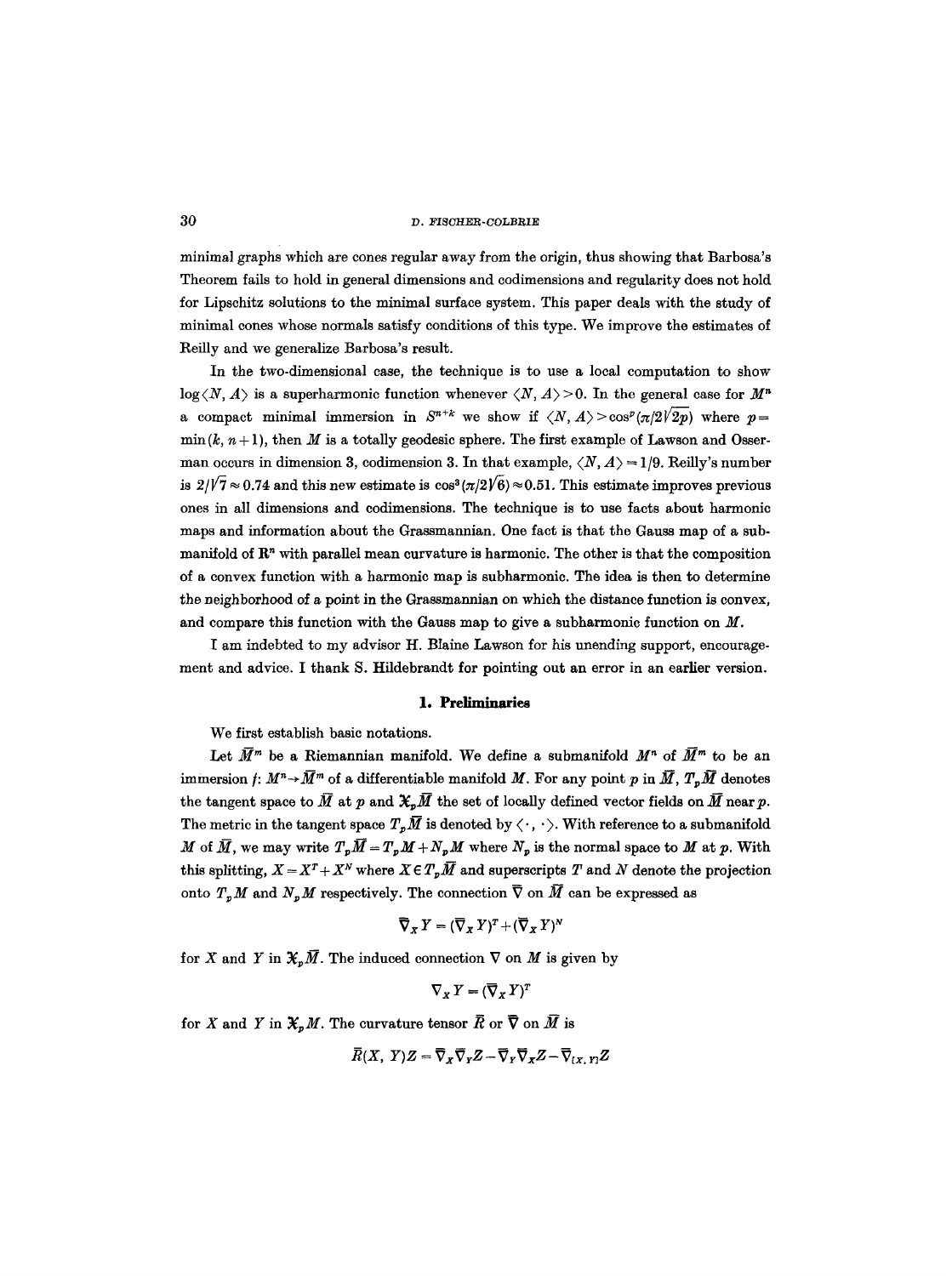and the sectional curvature  $\overline{K}(X, Y)$  for orthonormal X and Y is

$$
\overline{K}(X, Y) = \langle \overline{R}(X, Y)X, Y \rangle.
$$

Note that  $\overline{R} = 0$  for  $\overline{M} = \mathbb{R}^m$ .

The second fundamental form B on M is a symmetric bilinear form on  $T_pM$  with values in  $N_n(M)$  defined by

$$
B_p(X, Y) = (\overline{\nabla}_X Y)^N.
$$

The trace of the second fundamental form, tr  $B_p$ , pointwise defines a normal vector  $H_p$ . H is a smooth normal vector field on M called the mean curvature vector field.  $H_p$  is given locally as follows. Let  $e_1, ..., e_n, v_1, ..., v_k$  be an orthonormal frame on  $\overline{M}$  such that  $e_1, ..., e_n$ is a frame on  $M$ . For  $p \in M$ ,

$$
H_p = \text{tr } B_p = \sum_{i=1}^n \left( \overline{\nabla}_{e_i} e_i \right)^N.
$$

If H is a parallel section of the normal bundle, i.e. if  $(\nabla_{X_n} H)^N = 0$  for all  $X_p \in T_pM$ , then we say that M has parallel mean curvature. M is a minimal submanifold if  $H \equiv 0$ .

For notational convenience, we define  $h_{ij}^{\alpha} = \langle \overline{\nabla}_{e_i} v_{\alpha}, e_i \rangle = - \langle v_{\alpha}, \overline{\nabla}_{e_i} e_i \rangle$ , where  $e_i$  and  $v_{\alpha}$ are as above. With this definition of  $h^{\alpha}_{ij}$  we have

$$
B_p(e_i, e_j) = -\sum_{\alpha} h_{ij}^{\alpha}(p) v_{\alpha}(p).
$$

The  $h_{ij}^{\alpha}$  are the components of B with respect to the chosen bases, with a sign change. Note that  $h^{\alpha}_{ij} = h^{\alpha}_{ji}$ . The minimality condition on M is  $\sum_i h^{\alpha}_{ii} = 0$  for  $\alpha = 1, ..., k$ . We adopt the notation that roman indices i, j, l run from 1 to n and Greek indices  $\alpha$ ,  $\beta$ ,  $\gamma$  run from 1 to k.

We will primarily be considering minimal submanifolds of the sphere.  $S^{k+n}$  will always denote the standard unit sphere in  $\mathbb{R}^{k+n+1}$ . For any *n*-dimensional submanifold  $M^n$  of  $S^{k+n}$ . the cone *CM* on *M* is the  $(n+1)$ -dimensional submanifold of  $\mathbb{R}^{k+n+1}$  given by  $CM =$  $\{rx \mid x \in M, 0 \le r \le 1\}$ . *M* and *CM* have many of the same geometric properties. Define an orthonormal frame on  $\mathbb{R}^{k+n+1}$  by  $e_1, ..., e_{n+1}, v_1, ..., v_k$  where  $e_1, ..., e_n$  is a frame for  $M, e_{n+1}$ is the position vector for M and  $v_1, ..., v_k$  gives the normal space to  $CM$  in  $\mathbb{R}^{k+n+1}$ . Note that  $v_1, ..., v_k$  also gives the normal space to M in  $S^{k+n}$ . Compare the second fundamental form  $B$  on  $M$  as a submanifold of the sphere and  $\tilde{B}$  on  $CM$  as a submanifold of Euclidean space:

$$
\tilde{B}(X, e_{n+1}) = 0 \quad \text{for } X \in T_p \text{ CM}
$$
\n
$$
\tilde{B}_p(X, Y) = B_p(X, Y) \quad \text{for } X, Y \in T_p \text{ M}.
$$

Therefore we will not distinguish between the second form on M and on *CM.* Note that M is minimal in  $S^{n+k}$  if and only if CM is minimal in  $\mathbb{R}^{k+n+1}$ .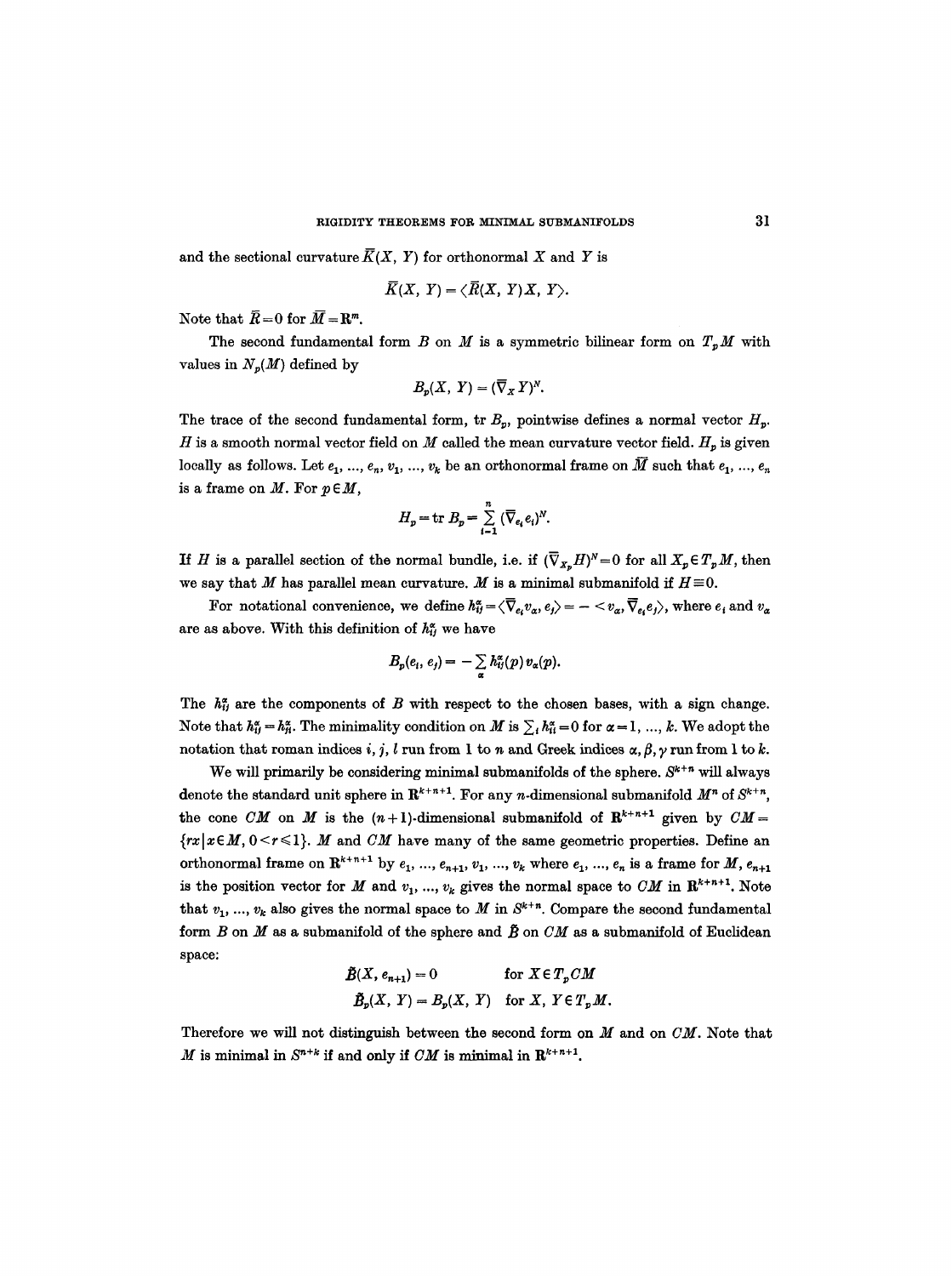The Laplacian of a function  $\varphi$  on  $M$  is defined by

$$
\Delta_M \varphi = \sum_i e_i e_i \varphi - \nabla_{e_i} e_i \varphi.
$$

It is clear from this definition that if  $\varphi$  is extended to be constant on radial lines on *CM*, we have  $\Delta_M = \Delta_{CM}$ .

For simple k-vectors  $N=v_1 \wedge ... \wedge v_k$ ,  $A = u_1 \wedge ... \wedge u_k$ , the inner product is defined as usual by  $\langle N, A \rangle = \det(\langle v_i, u_i \rangle)$ .

We investigate  $\langle N, A \rangle$ , where N is the normal k-plane field on M and A is a fixed simple k-plane. If  $\langle N, A \rangle > 0$ ,  $\log \langle N, A \rangle$  is well-defined. To compute  $\Delta \log \langle N, A \rangle$  on M or on *CM* we use the standard fact that

$$
\Delta \log \langle N, A \rangle = \frac{\langle N, A \rangle \Delta \langle N, A \rangle - |\nabla \langle N, A \rangle|^2}{\langle N, A \rangle^2}.
$$

Since A is fixed,  $\Delta \langle N, A \rangle = \langle \Delta N, A \rangle$  where  $\Delta N$  means Laplacian with respect to the connection on k-vectors induced from the Euclidean connection  $\overline{\nabla}$ . Therefore to compute  $\Delta \log \langle N, A \rangle$ , we must determine  $\langle \Delta N, A \rangle$  and  $|\nabla \langle N, A \rangle|^2$ .

LEMMA 1.1. For a minimal immersion  $M$  in  $\mathbb{R}^{k+n}$  with normal  $N$  and a fixed k-plane  $A$ 

$$
\Delta \langle N, A \rangle = - |B|^2 \langle N, A \rangle + \sum_{\substack{i,j,l \\ \alpha+\beta}} \langle h_{ij}^z h_{il}^{\beta} v_1 \wedge \ldots \wedge e_j \wedge \ldots \wedge e_l \wedge \ldots \wedge v_k, A \rangle
$$
  

$$
|\nabla \langle N, A \rangle|^2 = \sum_{i} (\langle \sum_{j,\alpha} h_{ij}^{\alpha} v_1 \wedge \ldots \wedge e_j \wedge \ldots \wedge v_k, A \rangle)^2,
$$

*where e<sub>j</sub> and e<sub>i</sub> are in the*  $\alpha$  *and*  $\beta$  *position respectively and*  $|B|^2 = \sum_{i,j,\alpha} (h_{ij}^{\alpha})^2$ *.* 

*Proo/.* Choose an orthonormal basis as above with the additional assumption that  $(\nabla_{e_t} e_j)^T(p) = 0$  and  $(\nabla_{e_t} v_\alpha)^N(p) = 0$ . Since  $\nabla_{e_t}(v_1 \wedge \ldots \wedge v_k) = \sum_{\alpha} v_1 \wedge \ldots \wedge \overline{v}_{e_1} v_\alpha \wedge \ldots \wedge v_k$  where  $\overline{\nabla}_{e_i} v_\alpha$  occurs in the  $\alpha$  position in the wedge product,

$$
\Delta(v_1 \wedge \ldots \wedge v_k) = \sum_i \overline{\nabla}_{e_i} \overline{\nabla}_{e_i} (v_1 \wedge \ldots \wedge v_k)
$$
\n
$$
= \sum_{i, \alpha \neq \beta} v_1 \wedge \ldots \wedge \overline{\nabla}_{e_i} v_\alpha \wedge \ldots \wedge \overline{\nabla}_{e_i} v_\beta \wedge \ldots \wedge v_k
$$
\n
$$
+ \sum_{i, \alpha} v_1 \wedge \ldots \wedge \overline{\nabla}_{e_i} \overline{\nabla}_{e_i} v_\alpha \wedge \ldots \wedge v_k
$$
\n
$$
= \sum_{i, \alpha \neq \beta} v_1 \wedge \ldots \wedge (\overline{\nabla}_{e_i} v_\alpha)^T \wedge \ldots \wedge (\overline{\nabla}_{e_i} v_\beta)^T \wedge \ldots \wedge v_k
$$
\n(1.2)

$$
+ \sum_{i,\alpha} v_1 \wedge \ldots \wedge (\overline{\nabla}_{e_i} \overline{\nabla}_{e_i} v_\alpha)^T \wedge \ldots \wedge v_k \qquad (1.3)
$$

$$
+ \sum_{i,\alpha} v_1 \wedge \ldots \wedge (\overline{\nabla}_{e_i} \overline{\nabla}_{e_i} v_\alpha)^N \wedge \ldots \wedge v_k \qquad (1.4)
$$

where the terms with  $v_{\alpha}$  appear in the  $\alpha$  position.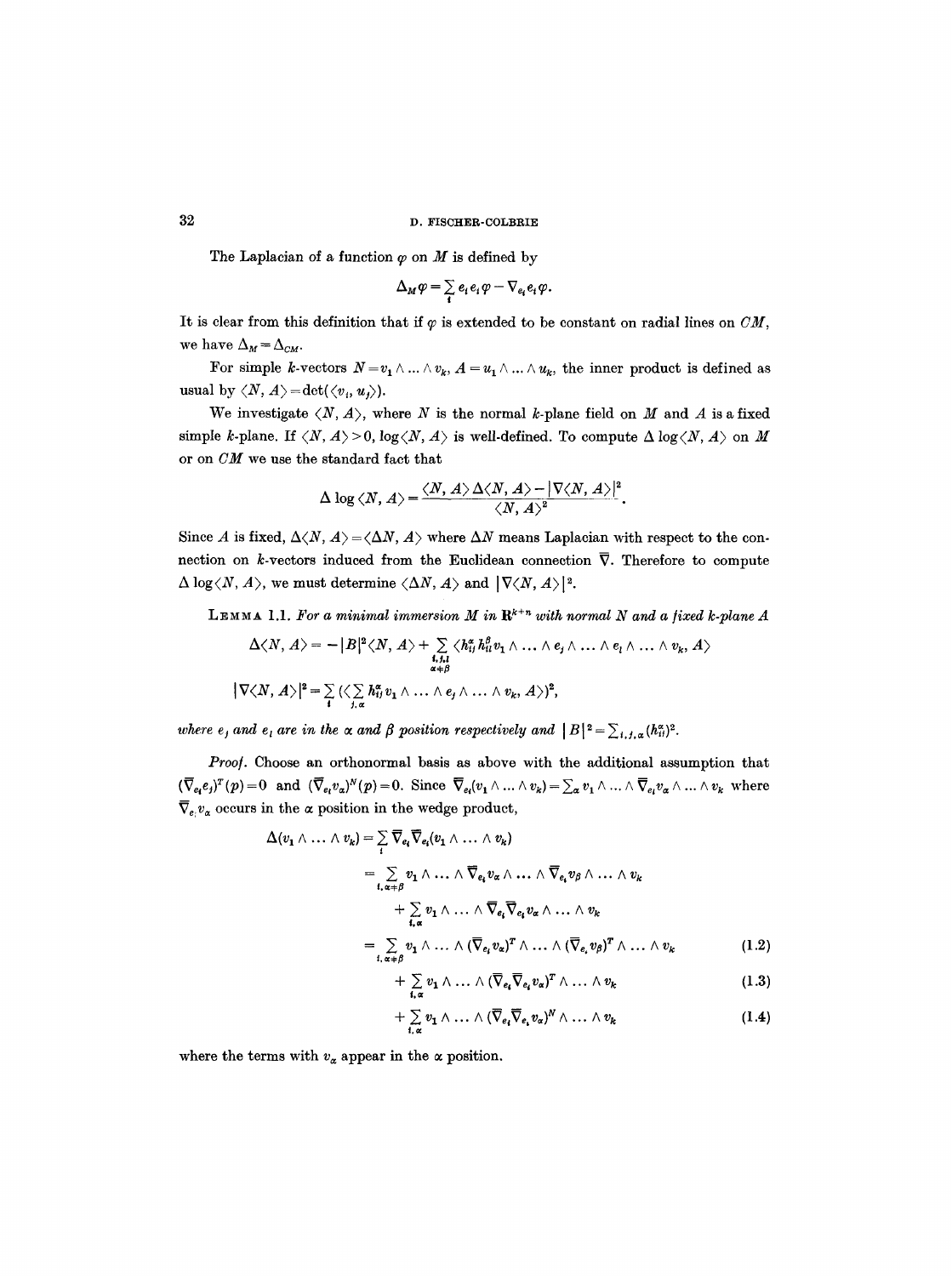The following equalities hold for the given choice of frame.

$$
h_{ij}^{\alpha} = \langle \overline{\nabla}_{e_i} v_{\alpha}, e_j \rangle = h_{ji}^{\alpha}, \quad \overline{\nabla}_{e_i} v_{\alpha} = \sum_i h_{ij}^{\alpha} e_j
$$
  
\n
$$
0 = e_i \langle v_{\alpha}, v_{\alpha} \rangle = 2 \langle \overline{\nabla}_{e_i} v_{\alpha}, v_{\alpha} \rangle
$$
  
\n
$$
0 = e_i \langle \overline{\nabla}_{e_i} v_{\alpha}, v_{\alpha} \rangle = \langle \overline{\nabla}_{e_i} \overline{\nabla}_{e_i} v_{\alpha}, v_{\alpha} \rangle + \langle \overline{\nabla}_{e_i} v_{\alpha}, \overline{\nabla}_{e_i} v_{\alpha} \rangle
$$
  
\n
$$
= \langle \overline{\nabla}_{e_i} \overline{\nabla}_{e_i} v_{\alpha}, v_{\alpha} \rangle + \sum_i (h_{ij}^{\alpha})^2
$$
  
\n
$$
[e_i, e_j] (p) = (\overline{\nabla}_{e_i} e_j)^T (p) - (\overline{\nabla}_{e_j} e_i)^T (p) = 0.
$$
  
\nin  $\mathbb{R}^n$   
\n
$$
0 = \overline{\nabla}_{e_i} \overline{\nabla}_{e_j} - \overline{\nabla}_{e_j} \overline{\nabla}_{e_i} - \overline{\nabla}_{e_i, e_j},
$$
  
\n
$$
\overline{\nabla}_{e_i} \overline{\nabla}_{e_i} v_{\alpha}, e_j \rangle = e_i \langle \overline{\nabla}_{e_i} v_{\alpha}, e_j \rangle - \langle \overline{\nabla}_{e_i} v_{\alpha}, \overline{\nabla}_{e_i} e_j \rangle
$$

for ea

$$
\begin{aligned} 0 = e_i \langle \nabla_{e_i} v_\alpha, v_\alpha \rangle &= \langle \nabla_{e_i} \nabla_{e_i} v_\alpha, v_\alpha \rangle + \langle \nabla_{e_i} v_\alpha, \nabla_{e_i} v_\alpha \rangle \\ &= \langle \nabla_{e_i} \nabla_{e_i} v_\alpha, v_\alpha \rangle + \sum (h_{ij}^\alpha)^2 \end{aligned}
$$

Also

so at

and

$$
\begin{aligned}\n\langle \overline{\nabla}_{e_i} \overline{\nabla}_{e_i} v_\alpha, e_j \rangle &= e_i \langle \overline{\nabla}_{e_i} v_\alpha, e_j \rangle - \langle \overline{\nabla}_{e_i} v_\alpha, \overline{\nabla}_{e_i} e_j \rangle \\
&= e_i \langle \overline{\nabla}_{e_j} v_\alpha, e_i \rangle = \langle \overline{\nabla}_{e_i} \overline{\nabla}_{e_j} v_\alpha, e_i \rangle.\n\end{aligned}
$$

With these equalities the above terms may be rewritten

$$
(1.2) = \sum_{\substack{i,j,l \\ \alpha+\beta}} h_{il}^{\alpha} h_{il}^{\beta} v_1 \wedge \ldots \wedge e_j \wedge \ldots \wedge e_l \wedge \ldots \wedge v_k,
$$

where  $e_j$  and  $e_l$  appear in the  $\alpha$  and  $\beta$  position respectively.

$$
(1.3) = \sum_{i,j,\alpha} \langle \overline{\nabla}_{e_i} \overline{\nabla}_{e_i} v_\alpha, e_j \rangle v_1 \wedge \ldots \wedge e_j \wedge \ldots \wedge v_k
$$
  
\n
$$
= \sum_{i,j,\alpha} \langle \overline{\nabla}_{e_j} \overline{\nabla}_{e_i} v_\alpha, e_i \rangle v_1 \wedge \ldots \wedge e_j \wedge \ldots \wedge v_k
$$
  
\n
$$
= \sum_{j,\alpha} e_j (\sum_i h_{ii}^{\alpha}) v_\alpha \wedge \ldots \wedge e_j \wedge \ldots \wedge v_k = 0
$$
  
\n
$$
(1.4) = \sum_{i,\alpha} \langle \overline{\nabla}_{e_i} \overline{\nabla}_{e_i} v_\alpha, v_\alpha \rangle v_1 \wedge \ldots \wedge v_k = - \sum_{i,j,\alpha} (h_{ij}^{\alpha})^2 v_1 \wedge \ldots \wedge v_k.
$$

So

$$
\Delta N = - |B|^2 N + \sum_{\substack{i,j,l \ a \neq \beta}} \tilde{h}_{ji}^{\alpha} h_{il}^{\alpha} v_1 \wedge \ldots \wedge e_j \wedge \ldots \wedge e_l \wedge \ldots \wedge v_k.
$$

 $e_j$  and  $e_i$  are in the  $\alpha$  and  $\beta$  position respectively. Also

$$
|\nabla \langle N, A \rangle|^2 = \sum_i (\sum_{\alpha} \langle v_1 \wedge \dots \wedge \overline{\nabla}_{e_i} v_{\alpha} \wedge \dots \wedge v_{\alpha}, A \rangle)^2
$$
  
=  $\sum_i (\sum_{i,\alpha} \langle \overline{\nabla}_{e_i} v_{\alpha}, e_j \rangle \langle v_1 \wedge \dots \wedge e_j \wedge \dots \wedge v_{\alpha}, A \rangle)^2$   
=  $\sum_i (\sum_{i,\alpha} h_{ij}^{\alpha} \langle v_1 \wedge \dots \wedge e_j \wedge \dots \wedge v_{\alpha}, A \rangle)^2$ ,

where  $e_j$  appears in the  $\alpha$  position. This gives the desired formulae.

 $\Box$ 

3-802904 *Acta mathematica* 145. Imprimé le 5 Décembre 1980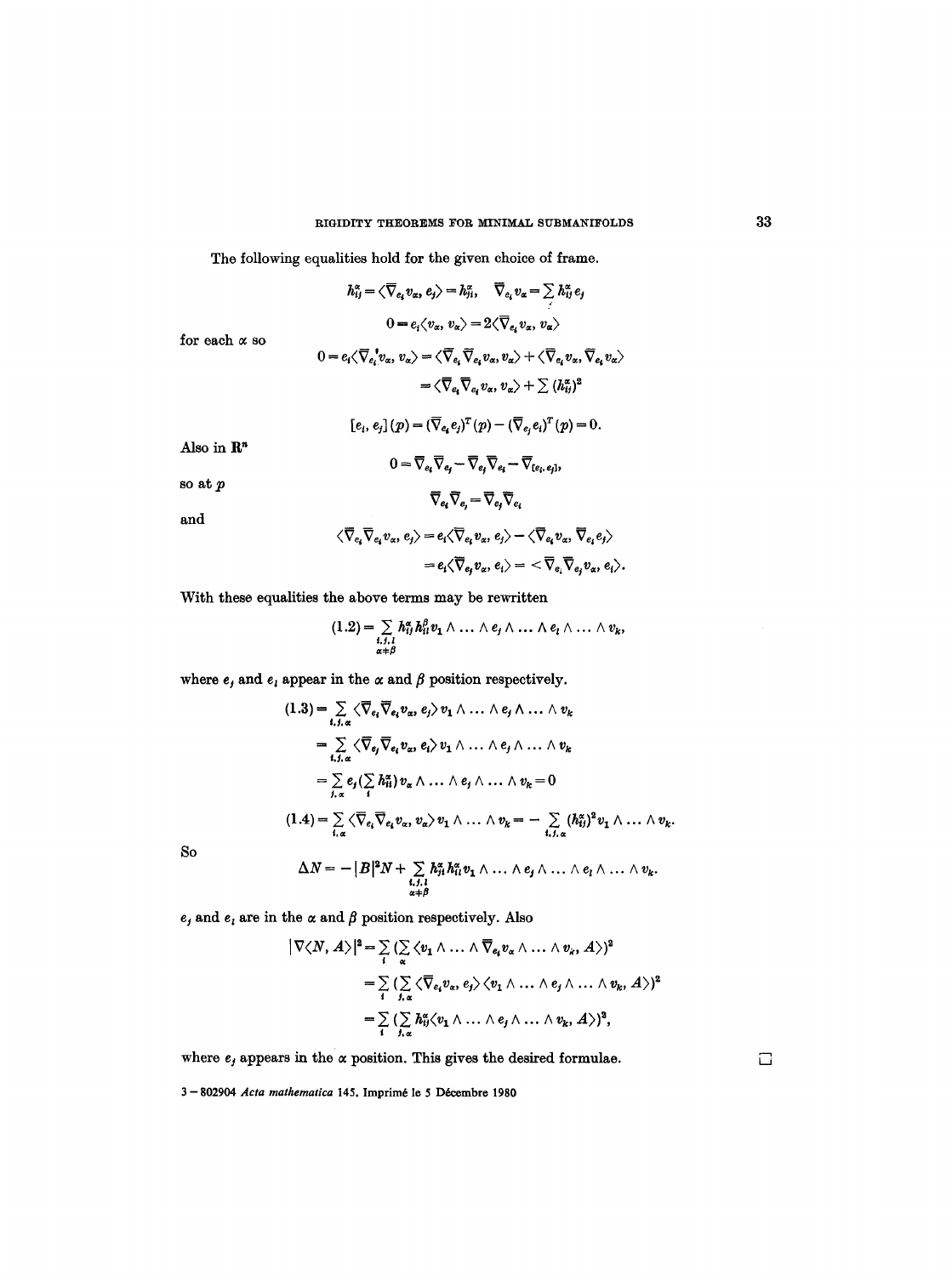*Remark*. The above proof actually gives the same formulae for a minimal immersion  $M^n$  in  $\bar{M}^{k+n}$  where A is a parallel k-plane field and  $\sum_i \langle \bar{R}(e_i, e_j)e_i, v_\alpha \rangle = 0$  on  $\bar{M}$  for each j and  $\alpha$ .

#### **2. Two.dlmensional ease**

The fact that a compact minimal hypersurfaee of the sphere which has the property that the normal vectors all lie within some fixed hemisphere is a totally geodesic sphere was first proved by de Giorgi [8]. We prove a statement for complete parabolic minimal immersions in the sphere which has as a consequence the result for surfaces analogous to the above.

We now consider a compact surface  $M^2$  minimally immersed in  $S^{k+2}$ , the standard unit sphere in  $\mathbb{R}^{k+3}$ . We will compute  $\Delta \log \langle N, A \rangle$  in the same setting as in the previous section. Choose an orthonormal frame  $e_1, e_2, e_3, v_1, ..., v_k$  for  $\mathbb{R}^{k+3}$  such that  $e_1 \wedge e_2$  locally is the tangent space to  $M^2$ ,  $e_3$  is the unit normal to  $S^{k+2}$  and  $v_1 \wedge ... \wedge v_k = N$  is the normal k-plane to M in  $S^{k+2}$ , all considered as simple vectors in  $\mathbb{R}^{k+3}$ . Let A be a fixed k-plane in  $\mathbf{R}^{k+8}$  represented as a simple k-vector by  $u_4 \wedge ... \wedge u_{k+8}$ . We must consider  $\langle N, A \rangle$ . For simplicity, we consider instead the equivalent expression  $\langle \star N, \star A \rangle$ , where  $\star : \Lambda^k \mathbb{R}^{k+3} \to$  $\Lambda^3 \mathbf{R}^{k+3}$  is the Hodge star operator,  $* N = e_1 \wedge e_2 \wedge e_3$  and  $* A = A^{\perp} = u_1 \wedge u_2 \wedge u_3$ . Furthermore, by the remarks in the previous section,  $\Delta_{CM} \log \langle N, A \rangle = \Delta_M \log \langle N, A \rangle$ . Hence to determine  $\Delta_M \langle N, A \rangle$  we will compute  $\Delta_{CM} \langle \star N, \star A \rangle$ . The following Plücker identities hold for  $G_{3,k} \subset \Lambda^3 \mathbb{R}^{k+3}$ .

**LEMMA** 2.1. Let  $e_i$ ,  $v_a$  and  $* A$  be as above where  $i=1, 2, 3$  and  $\alpha, \beta = 1, ..., k$ . Then

$$
\langle e_1 \wedge e_2 \wedge e_3, \star A \rangle \langle v_\alpha \wedge v_\beta \wedge e_3, \star A \rangle + \langle v_\alpha \wedge e_1 \wedge e_3, \star A \rangle \langle e_2 \wedge v_\beta \wedge e_3, \star A \rangle
$$
  
+ $\langle e_1 \wedge v_\beta \wedge e_3, \star A \rangle \langle e_2 \wedge v_\alpha \wedge e_3, \star A \rangle = 0.$ 

*Proof.* Let  $\forall A = u_1 \wedge u_2 \wedge u_3$ . Then  $\tilde{A} = e_3 \sqcup \forall A = (e_3 \cdot u_1) u_2 \wedge u_3 - (e_3 \cdot u_2) u_1 \wedge u_3 +$  $(e_3 \cdot u_3) u_1 \wedge u_2$  is also a simple vector. Here  $\perp$  denotes contraction. In fact, say  $e_3 \cdot u_1 \pm 0$ , then

$$
e_3 \lfloor \ \ \times A = ((e_3 \cdot u_1) u_2 - (e_3 \cdot u_2) u_1) \wedge \left( - \frac{(e_3 \cdot u_3)}{(e_3 \cdot u_1)} u_1 + u_3 \right).
$$

Furthermore, by the definition of contraction,  $\langle e_1 \wedge e_2 \wedge e_3, \star A \rangle = \langle e_1 \wedge e_2, e_3 \rangle \star A \rangle$ . Hence it suffices to show that for simple 2-vectors

$$
\langle e_1\wedge e_2,\tilde{A}\rangle\langle v_\alpha\wedge v_\beta,\tilde{A}\rangle+\langle v_\alpha\wedge e_1,\tilde{A}\rangle\langle e_2\wedge v_\beta,\tilde{A}\rangle+\langle e_1\wedge v_\beta,\tilde{A}\rangle\langle e_2\wedge v_\alpha,\tilde{A}\rangle=0.
$$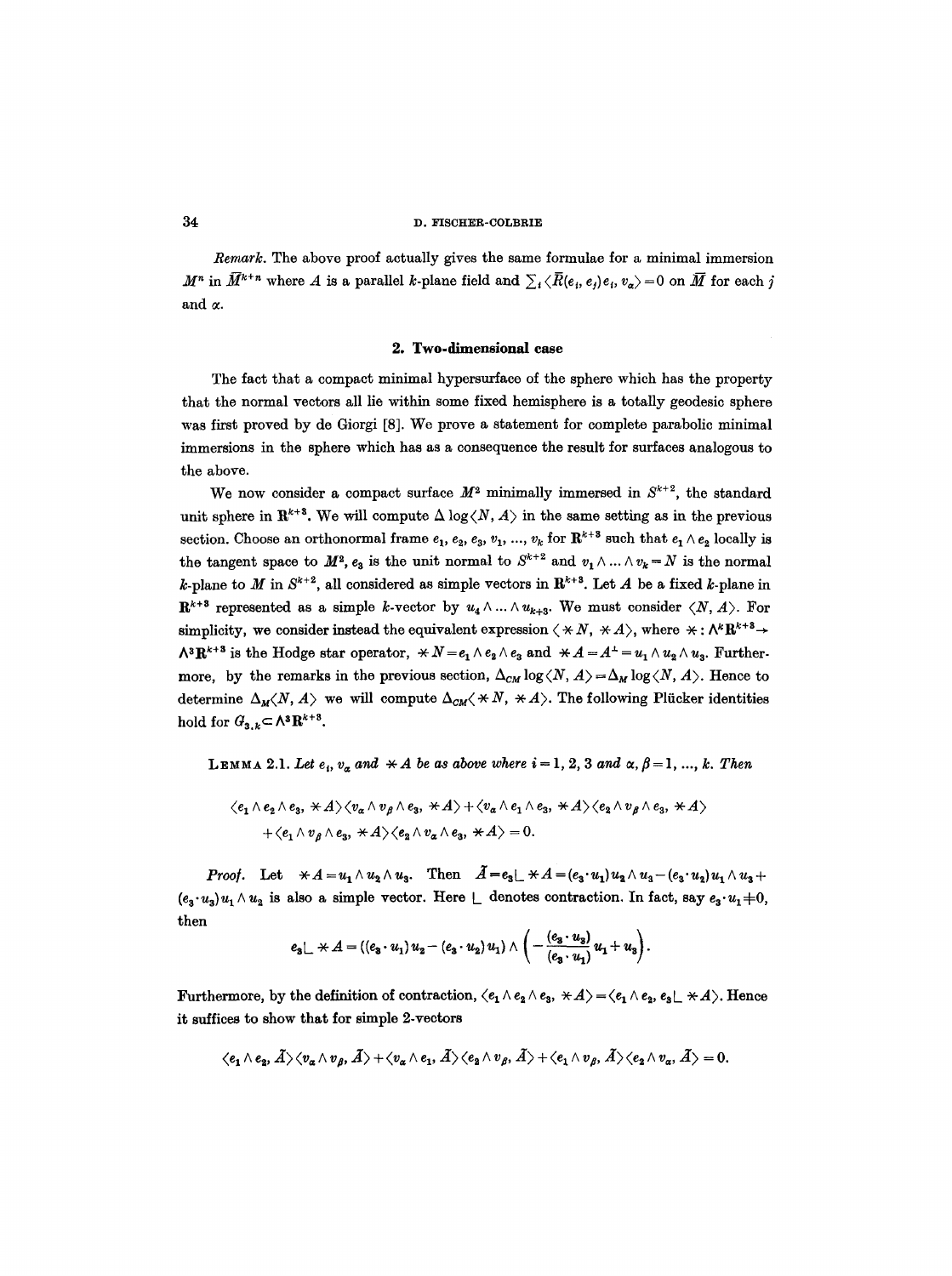Let  $\tilde{A} = w_1 \wedge w_2$ ; then evaluating the inner products gives

$$
\begin{aligned} \left((e_1\cdot w_1)(e_2\cdot w_2)-(e_1\cdot w_2)(e_2\cdot w_1)\right)&\left((v_x\cdot w_1)(v_\beta\cdot w_2)-(v_x\cdot w_2)(v_\beta\cdot w_1)\right)\\ &+\left((v_x\cdot w_1)(e_1\cdot w_2)-(v_x\cdot w_2)(e_1\cdot w_1)\right)&\left((e_2\cdot w_1)(v_\beta\cdot w_2)-(e_2\cdot w_2)(v_\beta\cdot w_1)\right)\\ &+\left((e_1\cdot w_1)(v_\beta\cdot w_2)-(e_1\cdot w_2)(v_\beta\cdot w_1)\right)&\left((e_2\cdot w_1)(v_x\cdot w_2)-(e_2\cdot w_2)(v_x\cdot w_1)\right)=0.\end{aligned}
$$

This equation gives the desired relation.  $\Box$ 

PROPOSITION 2.2. Let M be a minimal surface in  $S^{k+2}$ . If  $\langle N, A \rangle > 0$  at a point, then *locally* 

$$
\Delta \log \langle N, A \rangle \leqslant -\, \big|\, B\big|^{2}.
$$

*In particular,*  $log \langle N, A \rangle$  *is superharmonic wherever*  $\langle N, A \rangle > 0$ .

*Proof.* Let  $\psi = \langle N, A \rangle = \langle \star N, \star A \rangle$ .

Let  $e_1, ..., v_k$  be the orthonormal frame defined above. Then  $e_3$  gives the radial direction on *CM* and  $h_{ij}^{\alpha} = \langle \overline{\nabla}_{e_i} v_{\alpha}, e_j \rangle = 0$  if  $i = 3$  or  $j = 3$ . Here  $\overline{\nabla}$  denotes the connection on  $\mathbb{R}^{k+3}$ and  $h^{\alpha}_{ij}$  are components of the second fundamental form on *CM*. Recall when i and j are 1 or 2, the components  $h^{\alpha}_{ij}$  for M are the same as for *CM*. Since

$$
\Delta \log \psi = \frac{\psi \Delta \psi - |\nabla \psi|^2}{\psi^2}
$$

we must determine  $\psi \Delta \psi - |\bar{\nabla} \psi|^2$ . From section 1 we have that

$$
\begin{aligned}\n\psi \Delta \psi &= -|B|^2 \psi^2 + 2 \sum_{\substack{i=1,2 \\ \alpha,\beta=1,k}} h_{i1}^\alpha h_{i2}^\beta \langle v_\alpha \wedge v_\beta \wedge e_3, \ \ \forall A \rangle \psi \\
|\nabla \psi|^2 &= \sum_{i=1,2} \left( \sum_{\alpha=1,\dots,k} h_{i1}^\alpha \langle v_\alpha \wedge e_2 \wedge e_3, \ \ \forall A \rangle + \sum_{\alpha=1,\dots,k} h_{i2}^\alpha \langle e_1 \wedge v_\alpha \wedge e_3, \ \ \forall A \rangle \right)^2.\n\end{aligned}
$$

By Lemma 2.1, we can rewrite  $\psi \Delta \psi$  to get

$$
\psi \Delta \psi - |\nabla \psi|^2 = -|B|^2 \psi^2 + 2 \sum_{\mathbf{i}, \alpha, \beta} h_{\mathbf{i}1}^{\alpha} h_{\mathbf{i}2}^{\beta} \langle e_1 \wedge v_{\beta} \wedge e_3, \times A \rangle \langle v_{\alpha} \wedge e_2 \wedge e_3, \times A \rangle
$$
  
\n
$$
-2 \sum_{\mathbf{i}, \alpha, \beta} h_{\mathbf{i}1}^{\alpha} h_{\mathbf{i}2}^{\beta} \langle e_1 \wedge v_{\alpha} \wedge e_3, \times A \rangle \langle v_{\beta} \wedge e_3 \wedge e_3, \times A \rangle
$$
  
\n
$$
- \sum_{\mathbf{i}} (\sum_{\alpha} h_{\mathbf{i}1}^{\alpha} \langle v_{\alpha} \wedge e_2 \wedge e_3, \times A \rangle)^2 - \sum_{\mathbf{i}} (\sum_{\alpha} h_{\mathbf{i}2}^{\alpha} \langle e_1 \wedge v_{\alpha} \wedge e_3, \times A \rangle)^2
$$
  
\n
$$
-2 \sum_{\mathbf{i}, \alpha, \beta} h_{\mathbf{i}1}^{\alpha} h_{\mathbf{i}2}^{\beta} \langle v_{\alpha} \wedge e_3 \wedge e_3, \times A \rangle \langle e_1 \wedge v_{\beta} \wedge e_3, \times A \rangle.
$$

The second and last terms cancel and from section 1 we know that three dimensional minimal cones satisfy  $\sum_i h_{i1}^{\alpha} h_{i2}^{\beta} = -\sum_i h_{i2}^{\alpha} h_{i1}^{\beta}$  so the third term may be rewritten as

$$
2\sum_{i,\alpha,\beta}h_{i1}^{\alpha}h_{i2}^{\beta}\langle v_{\alpha}\wedge e_{2}\wedge e_{3},\ \ \forall A\rangle\langle e_{1}\wedge v_{\beta}\wedge e_{3},\ \ \forall A\rangle.
$$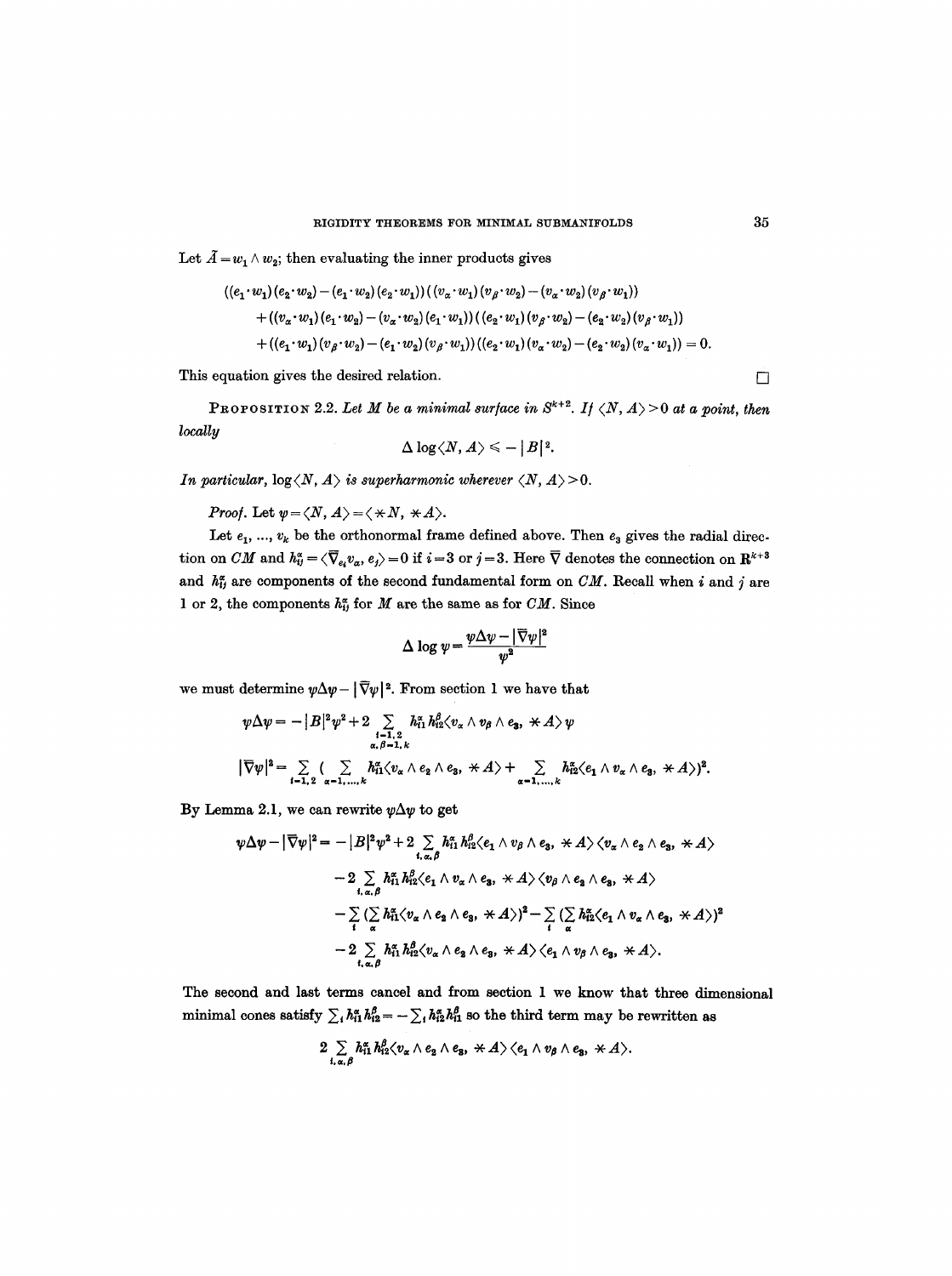Therefore,

$$
\psi \Delta \psi - |\nabla \psi|^2 = - |B|^2 \psi^2 - \sum_i (\sum_{\alpha} h_{i1}^{\alpha} \langle v_{\alpha} \wedge e_2 \wedge e_3, \times A \rangle - \sum_{\alpha} h_{i2}^{\alpha} \langle e_1 \wedge v_{\alpha} \wedge e_3, \times A \rangle)^2.
$$

$$
\Delta \log \psi = - |B|^2 - \frac{1}{\psi^2} \sum_i \left( \sum_{\alpha} h_{i1}^{\alpha} \langle v_{\alpha} \wedge e_2 \wedge e_3, \ \ \forall A \rangle - \sum_{\alpha} h_{i2}^{\alpha} \langle e_1 \wedge v_{\alpha} \wedge e_3, \ \ \forall A \rangle \right)^2.
$$

In particular  $\Delta \log w \le -|B|^2$ .

A surface M is *parabolic if* every bounded subharmonic function is constant. We now have the following theorem.

THEOREM 2.3. If  $M^2$  is a complete, parabolic, oriented immersed minimal surface in  $S^{k+2}$  such that, for some  $\varepsilon > 0$ ,  $\langle N, A \rangle > \varepsilon$  on M, then M is a totally geodesic two-sphere.

*Proof.* We have shown that  $\varphi = \log \langle N, A \rangle$  is a superharmonic function when  $\langle N, A \rangle > 0$ . Since M is parabolic and  $\langle N, A \rangle > 0$ ,  $\log \langle N, A \rangle$  is constant, so  $\Delta \log \langle N, A \rangle = 0$ . The above formula then gives  $0 = \Delta \log \langle N, A \rangle \le -|B|^2$ . Thus  $|B|^2 = 0$  and M is totally geodesic.  $\Box$ 

In the case that  $M$  is compact it was pointed out by  $J$ . Milnor that the condition  $\langle N, A \rangle > 0$  implies that M is homeomorphic to  $S<sup>2</sup>$ , hence in the compact case the theorem gives another proof of Barbosa's theorem.

In the unorientable case, the following corollary holds.

COROLLARY 2.4. If  $M^2$  is a non-orientable complete parabolic immersed minimal surface *in*  $S^{k+2}$  then for any fixed k-plane A, there is some normal k-plane N such that  $\langle N, A \rangle = 0$ .

#### **3. Properties of the Grassmannian**

The proof in the general case relies on information about the Grassmannian of  $k$ -planes in  $(k+n+1)$ -space in conjunction with some facts about harmonic maps. In this section we summarize a few properties of the Grassmannian which we will need.

Given a k-plane P we can choose an oriented orthonormal basis  $e_1, ..., e_k$  for P and an orthonormal basis  $v_1, ..., v_m$  for the orthogonal complement of P in  $\mathbb{R}^{k+m}$ . The  $(k+m) \times$  $(k+m)$  matrix whose columns are  $e_1, ..., e_k, v_1, ..., v_m$  is then an orthogonal matrix O of determinant  $+1$ , that is, an element of the Lie group  $SO(k+m)$ . The plane P is invariant under orthogonal change of the basis  $\{e_1, ..., e_k\}$  and of the normal basis  $\{v_1, ..., v_m\}$ ; it is

So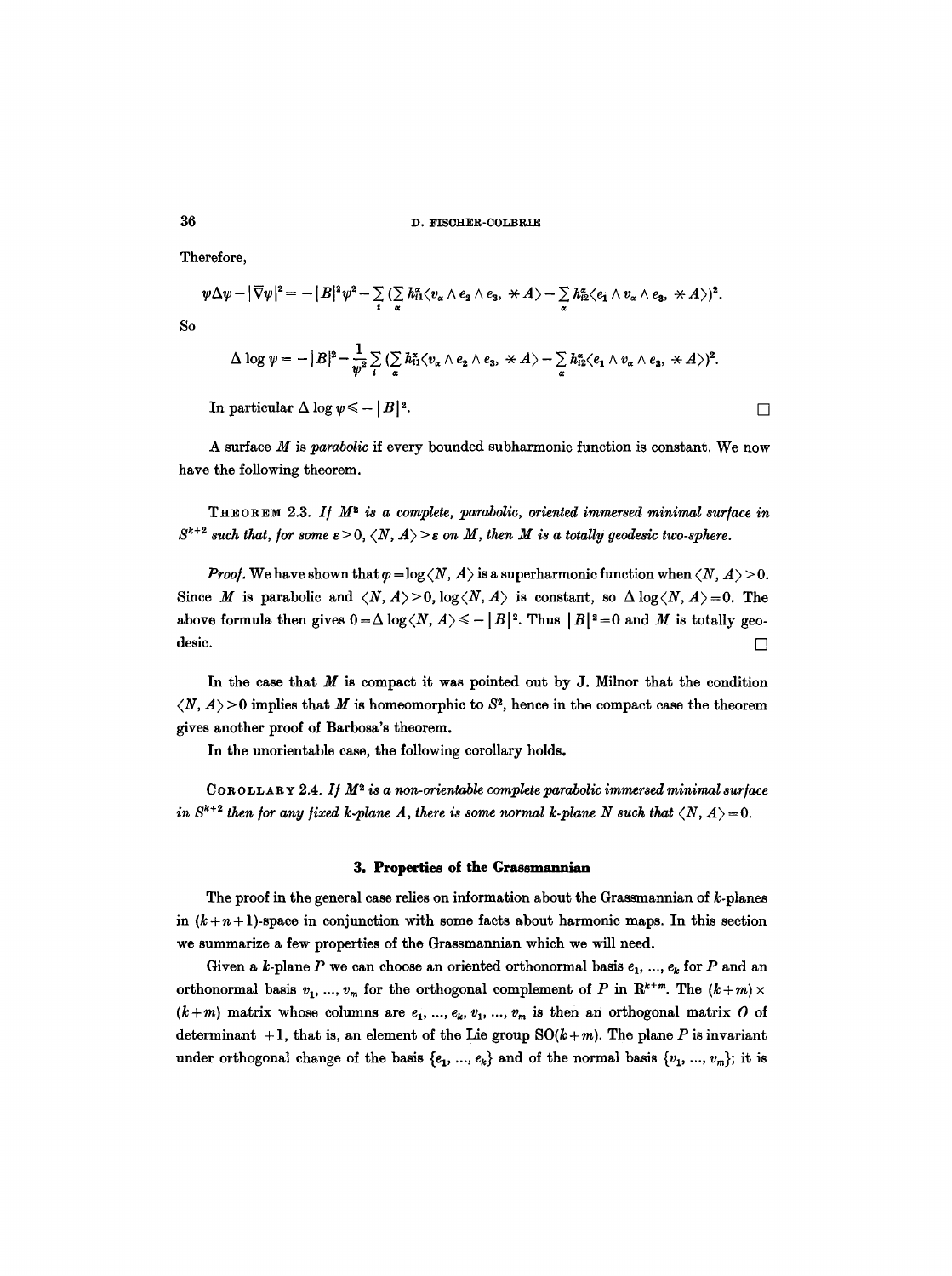determined up to right multiplication of O by an element of  $SO(k) \times SO(m)$ . Thus  $G_{k,m}$  is identified with the quotient space

$$
G_{k,m} = SO(k+m)/SO(k) \times SO(m).
$$

It is in fact a symmetric space. There is an involutive automorphism  $\sigma$  on  $SO(k+m)$  given by  $\sigma(0) = SOS^{-1}$  where

$$
S = \begin{pmatrix} -I_k & 0 \\ 0 & I_m \end{pmatrix}
$$

and  $I_k$  is the  $k \times k$  identity matrix. The subgroup  $\mathrm{SO}(k) \times \mathrm{SO}(m)$  coincides with the identity component of the subgroup of all fixed elements of  $\sigma$ , so  $G_{k,m}$  is symmetric.

The tangent space  $\mathfrak g$  at the identity to  $\mathrm{SO}(k+m)$  is the space of skew symmetric matrices which we denote  $\Box(k+m)$ . The Riemannian metric on  $SO(k+m)$  can be described by

$$
\langle A, B \rangle = \frac{1}{2} \operatorname{tr} A^t B = -\frac{1}{2} \operatorname{tr} AB.
$$

The tangent space  $\mathfrak{h}$  to  $\mathrm{SO}(k) \times \mathrm{SO}(m)$  is the subspace  $\Box(k) \times \Box(m)$  given by matrices

$$
\begin{pmatrix} U & 0 \\ 0 & V \end{pmatrix}
$$

where  $U \in \Box(k)$ ,  $V \in \Box(m)$ . The orthogonal complement to  $\Box(k) \times \Box(m)$  which we denote by 111 consists of matrices of the form

$$
\begin{pmatrix} 0 & -\,^t X \\ X & 0 \end{pmatrix}
$$

where X is a  $(m \times k)$ -matrix,  $q = \mathfrak{h} + \mathfrak{m}$  is the canonical decomposition of the Lie algebra q.

Let  $\pi: SO(k+m) \rightarrow G_{k,m}$  be the quotient map. The differential of  $\pi$ ,  $d\pi$ , at the identity identifies m with the tangent space to  $G_{k,m}$ . This map defines the metric on  $G_{k,m}$  at the identity coset and invariance under left multiplication by  $SO(k+m)$  defines the metric on all of  $G_{k,m}$ . The geodesic through the identity coset with initial tangent  $\mathcal{X} \in \mathfrak{m}$  is the image under  $\pi$  of the one parameter subgroup  $e^{t\overline{X}}$  for  $t \in \mathbb{R}$ .

**LEMMA 3.1.** The sectional curvatures K of  $G_{k,m}$  satisfy  $0 \le K \le 2$ . If  $m = 1$  or  $k = 1$  then  $K=1$ .

*Proof.* By a standard formula (see e.g.  $[5, p. 76]$ ) the curvature  $K(AB)$  is given by  $\|[A, B]\|^2$  for  $A, B \in \mathfrak{m}$ . First apply the Maximal Torus Theorem so that  $A \in \mathfrak{m}$  has its  $(m \times k)$ submatrix X in diagonal form with entries  $\lambda_1, \ldots, \lambda_p$ , where  $p = \min (k, m)$ . B  $\in \mathfrak{m}$  has sub-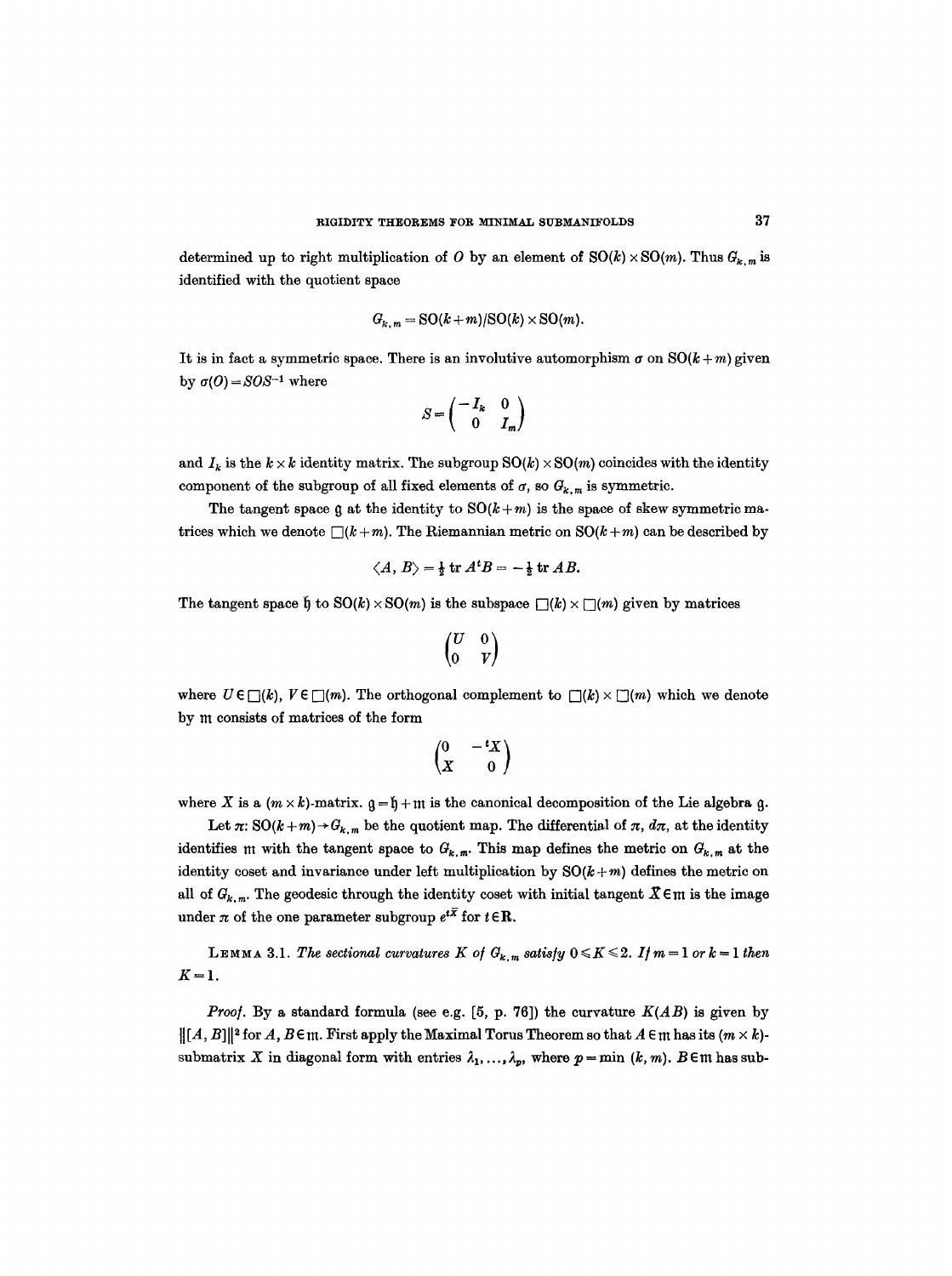matrix Y with entries  $y_{ij}$ . In this notation it suffices to maximize

$$
K = \frac{1}{2} \sum_{i,j=1}^{P} (\lambda_j y_{ji} - \lambda_i y_{ij})^2 + (\lambda_j y_{ij} - \lambda_i y_{ji})^2,
$$

where  $\sum_{i,j} y_{ij}^2 = 1$  and  $\sum_{i} \lambda_i^2 = 1$ .

This maximization is an exercise in Langrange multipliers which we omit here. If  $p>1$  one concludes that a maximum occurs when there are two equal non zero  $\lambda_i$ 's and furthermore that this maximum is 2. Hence  $0 \le K \le 2$ . If  $p=1$  then  $G_{k,m}$  is just the standard sphere and it is well known that  $K = 1$ .

*Definitions.* Let  $f$  be a function defined on Riemannian manifold  $M$ . Define  $Hf(X, Y)$ , the *Hessian* of *f*, to be the quadratic tensor which assigns to vectors X and Y in  $T_p(M)$ the value

$$
Hf(X, Y) = XYf - (\nabla_X Y) \cdot f
$$

where  $X$  and  $Y$  are extended as smooth vector fields to a neighborhood of  $p$ . It is easy to see that  $H(X, Y)$  is independent of the extension of X and Y and that

$$
Hf(X, Y) = Hf(Y, X).
$$

A function f is *(strictly) convex* if  $Hf(\cdot, \cdot)$  is a *(strictly) positive definite quadratic form.* 

Let  $\rho_p: M \to \mathbb{R}$  be the distance function  $\rho_p(q) =$  the distance from p to q. Let  $\gamma: [0, \infty) \to M$ be a geodesic with  $\gamma(0) = p$ , then  $q = \gamma(t_0)$  is a *cut point* of p along  $\gamma$  if the set of t such that  $\varrho_p(\gamma(t)) = t$  is  $[0, t_0].$ 

LEMMA 3.2 (Whitehead). Let  $B_r(p)$ , the ball centered at  $p \in M$  of radius r, be contained in *some compact set*  $c \subset M$ . Let  $\tau = \inf_{p \in c} \{Q_p(q): q \text{ is a cut point of } p\}$ . Let x denote the supremum *of all sectional curvatures at points of c. If*  $r < \frac{1}{2}$  min $\{\pi/\sqrt{x}, \tau\}$  *then*  $\rho_p^2$  *is a strictly convex function. In fact, there is an*  $\varepsilon > 0$  *depending on r such that* 

$$
H\varrho^{2}_{p}(X,\,X)\geqslant \varepsilon \cdot\langle X,\,X\rangle
$$

*for all X and Y in*  $T_pM$  *and for all*  $q \in B_r(p)$ *.* 

*Proof.* See Cheeger and Ebin  $[5]$ .

We are interested in specializing this result to the case of the Grassmann manifold  $G_{k,m}$ . We first note that  $G_{k,m}$  is simply connected and  $\varkappa = 2$ .

LEMMA 3.3. For  $G_{k,m}$ ,  $\tau \geq \pi$  where  $\tau$  is as in Lemma 3.2.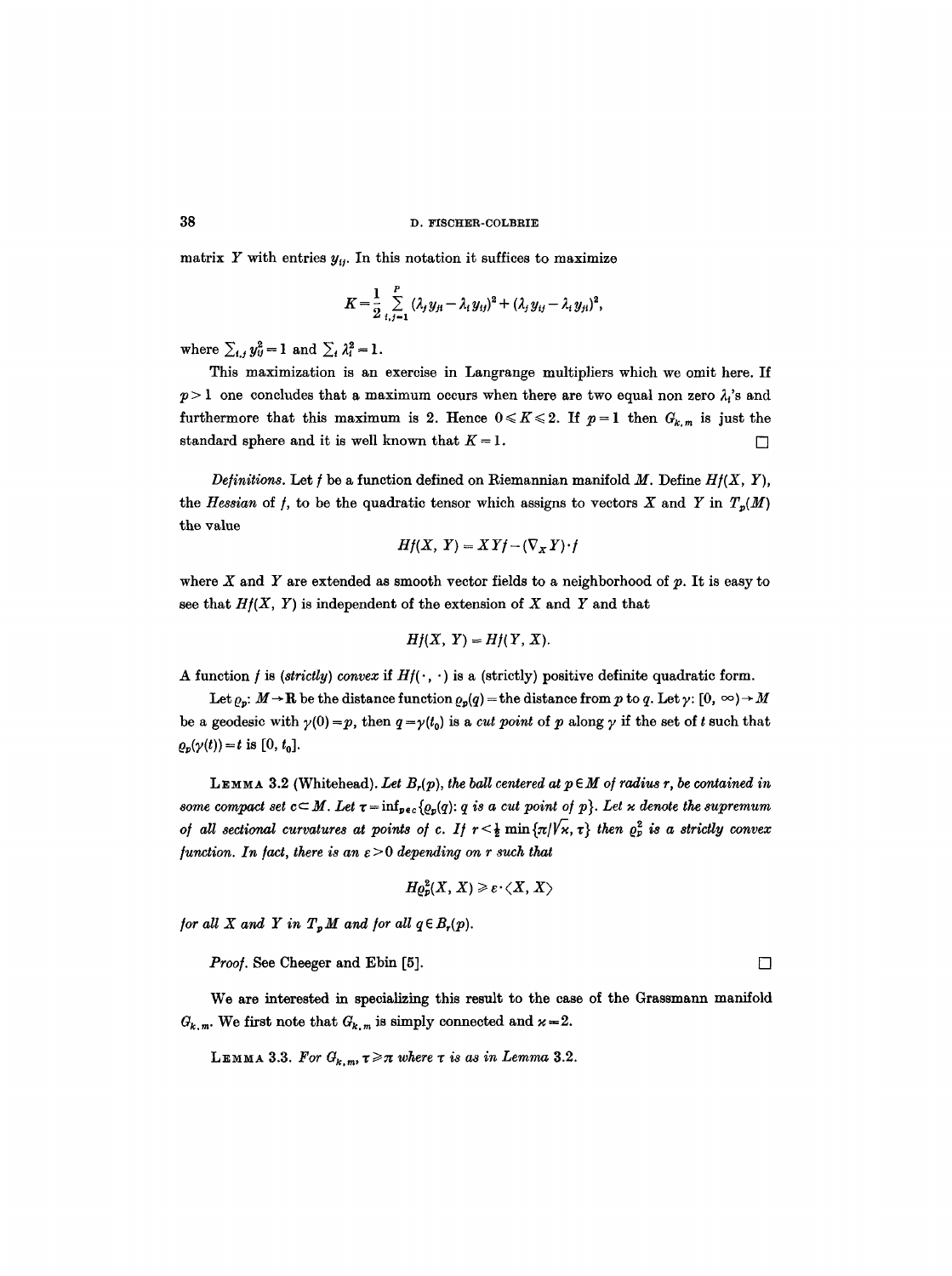*Proof.* A result of Crittenden [7] shows that on a simply connected symmetric space, the first cut point along a geodesic is a conjugate point. By standard comparison theorem arguments, the first conjugate point cannot occur before the distance  $\pi$  is achieved. Therefore  $\tau \geqslant \pi$ .

The rest of this section is devoted to computing the maximum of the inner product between a fixed k-plane A and any other k-plane N on the boundary of the ball  $B_{\pi/2\sqrt{2}}(A)$ in  $G_{k,m}$ . This computation gives a comparison between the intrinsic distance on  $G_{k,m}$  and the "sphere" distance, i.e. the distance on the sphere in  $\Lambda^k \mathbf{R}^{k+m}$ . The boundary  $B_{\pi/2\sqrt{2}}(A)$  is given by moving along any geodesic emanating from A for time  $t = \pi/2\sqrt{2}$ . The following remarks show that we need consider only certain geodesics to maximize  $\langle \cdot, \cdot \rangle$ .

The inner product  $\langle N, A \rangle$  is the usual one defined by  $\langle N, A \rangle = \det(\langle u_i, v_i \rangle)$  where  $N = v_1 \wedge ... \wedge v_k$ ,  $A = u_1 \wedge ... \wedge u_k$  for  $u_i, v_j \in \mathbb{R}^{k+m}$ . Computation will be simplified by noting that the inner product is invariant under isometry. More precisely, if A and N are in  $G_{k,m}$ and P is in  $SO(k+m)$  then P acts as an isometry of  $G_{k,m}$  by left multiplication and the definition of inner product gives that  $\langle N, A \rangle = \langle PN, PA \rangle$ .

For simplicity, fix  $A$  to be the identity coset. The tangent space at  $A$  is given by

$$
\mathfrak{m} = \left\{ \begin{pmatrix} 0 & -\,tX \\ X & 0 \end{pmatrix} : X \text{ is an } (m \times k)\text{-matrix} \right\}.
$$

By standard facts about  $G_{k,m}$ , one can choose a maximal flat totally geodesic submanifold  $J$  of  $G_{k,m}$  containing A having tangent space at A of the form

$$
\mathfrak{m}' = \left\{ \begin{pmatrix} 0 & -\,t\boldsymbol{X} \\ \boldsymbol{X} & 0 \end{pmatrix} : \boldsymbol{X} \text{ is an } (m \times k) \text{-matrix with entries } x_{ij} = 0 \quad \text{for } i + j \right\}.
$$

By the Maximal Torus Theorem any geodesic  $\gamma$  can be translated into a geodesic  $\gamma'$  contained in  $\mathcal{T}$ . By the invariance of  $\langle \cdot, \cdot \rangle$  under isometry, we have  $\langle \gamma(\pi/2\sqrt{2}), A \rangle = \langle \gamma'(\pi/2\sqrt{2}), A \rangle$ . Hence in order to maximize  $\langle N, A \rangle$  on the boundary of  $B_{n/2\sqrt{2}}(A)$ , it suffices to maximize  $\langle N, A \rangle$  over the set

$$
L=\{\mathfrak{J}\cap B_{n/2\sqrt{2}}(A)\}.
$$

On this set the inner product can be explicitly computed.

We compute the geodesics  $\pi(e^{t\bar{x}})$  for X in m' where X has unit length. In general,  $p = \min(m, k)$ , but for notational convenience, assume  $p = k$ . Let  $\lambda_1, \ldots, \lambda_p$  be the diagonal entries of  $X$ . Then  $X$  is of the form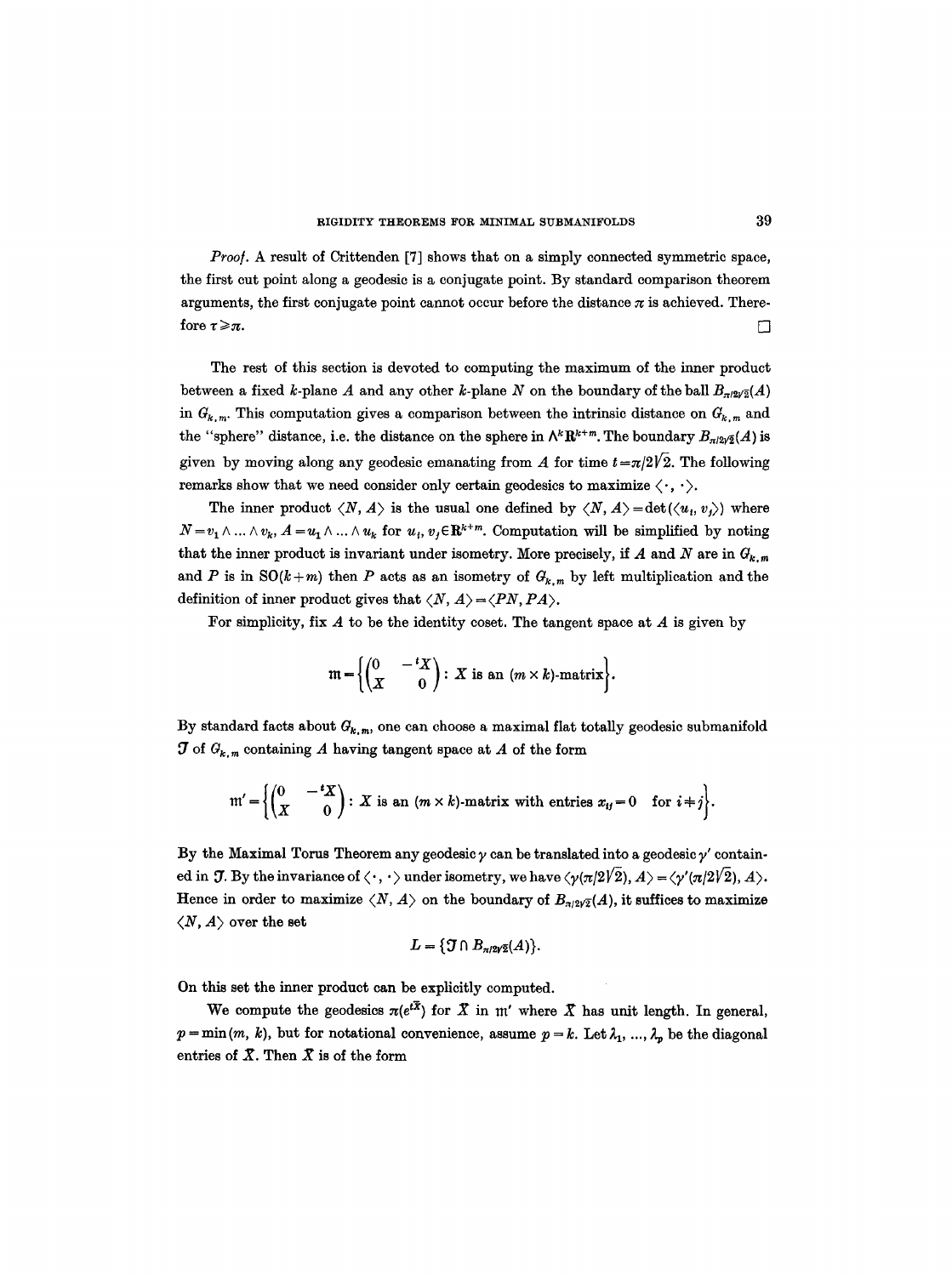$$
e^{(\pi/2/\bar{z})\bar{x}} = \begin{bmatrix} i k \times k & -\lambda_1 & 0 \\ 0 & \vdots & \ddots & \vdots & 0 \\ \hline \lambda_1 & \dots & 0 & & \\ \vdots & \ddots & \vdots & & 0 \\ 0 & \dots & \lambda_p & & \\ 0 & \dots & \lambda_p & & \\ 0 & \dots & \lambda_p & & \\ \vdots & \ddots & \vdots & & \ddots & \vdots \\ \hline \cos \frac{\pi \lambda_1}{2\sqrt{2}} & 0 & -\sin \frac{\pi \lambda_1}{2\sqrt{2}} & 0 \\ \vdots & \ddots & \vdots & & \ddots & \vdots \\ 0 & \dots & \cos \frac{\pi \lambda_p}{2\sqrt{2}} & 0 & \cos \frac{\pi \lambda_1}{2\sqrt{2}} & 0 \\ \vdots & \ddots & \vdots & & \vdots & \ddots & \vdots \\ 0 & \dots & \sin \frac{\pi \lambda_p}{2\sqrt{2}} & 0 & \dots & \cos \frac{\pi \lambda_p}{2\sqrt{2}} \\ 0 & \dots & \cos \frac{\pi \lambda_p}{2\sqrt{2}} & 0 & \dots & \cos \frac{\pi \lambda_p}{2\sqrt{2}} \\ 0 & 0 & \dots & 0 & 0 \end{bmatrix}
$$

SO

The image under  $\pi$ ,  $\pi(e^{(\pi/2\sqrt{2})\tilde{X}})$ , is the k-plane having as orthonormal basis the first k columns of  $e^{(\pi/2\sqrt{2})\bar{X}}$ .

Let A be the plane spanned by the first k standard coordinate vectors in  $\mathbb{R}^{k+m}$ . The inner product  $\langle \pi(e^{(\pi/2\sqrt{2})\tilde{X}}), A \rangle$  is

$$
\langle \pi(e^{(\pi/2\sqrt{2})\bar{X}}), A \rangle = \cos \frac{\pi \lambda_1}{2\sqrt{2}} \dots \cos \frac{\pi \lambda_p}{2\sqrt{2}}
$$

on the boundary of the ball of radius  $\pi/\sqrt{2}$ .

We want to determine  $\nu =$  maximum of  $\langle N, A \rangle$  for  $N \in L$ . Then for N satisfying

$$
\langle N, A \rangle > \nu
$$

we have that  $\varrho^2_A(N)$  is strictly convex.

LEMMA 3.4. Let A be the fixed point in  $G_{k,m}$  given above. Let  $N \in L$ ; then

$$
\max_{N\in L} \langle N, A\rangle = \cos^p\left(\frac{\pi}{2\sqrt{2p}}\right).
$$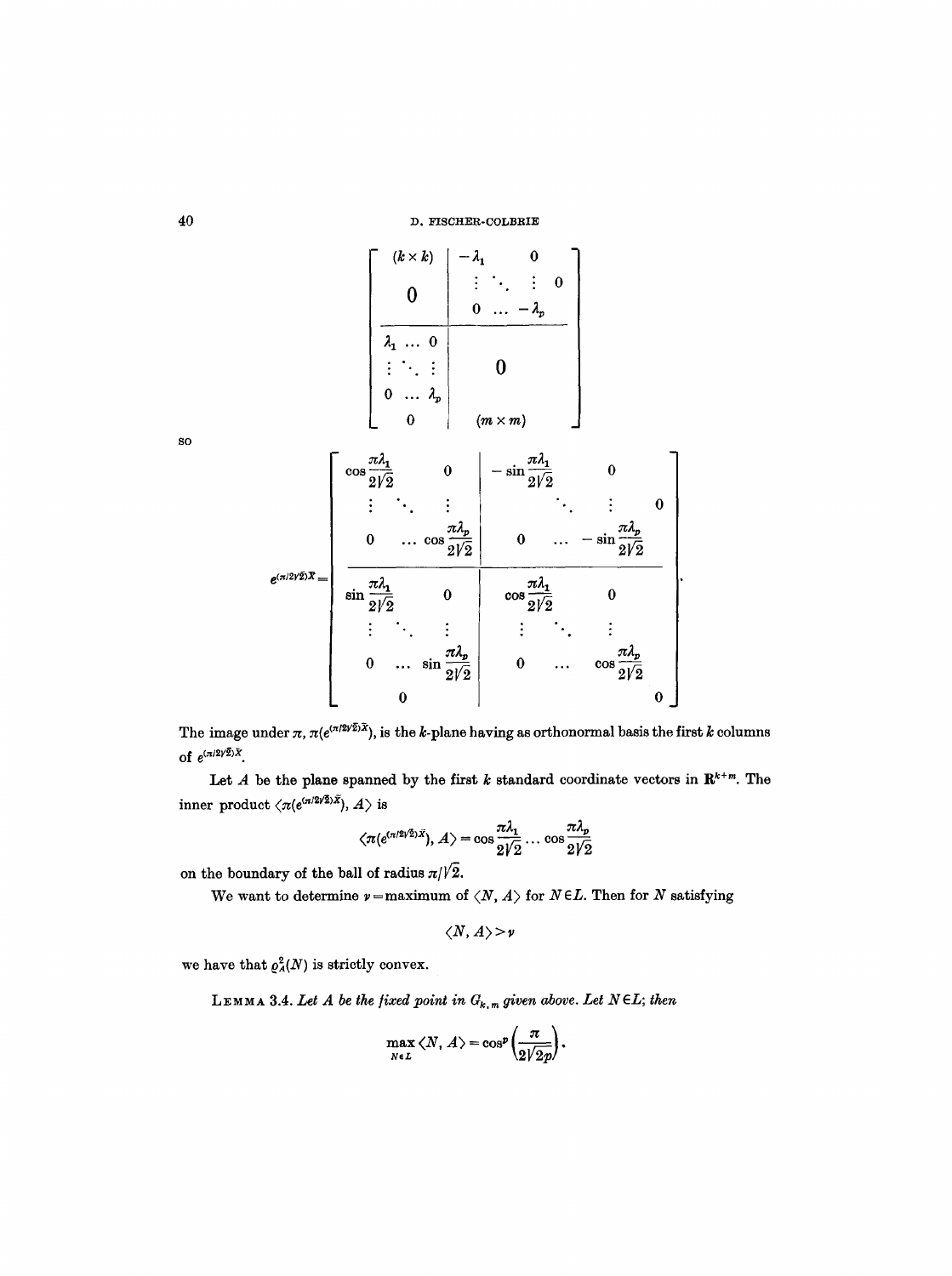*Proof.* We must maximize  $\langle N, A \rangle$  so we must maximize

$$
f(\lambda_1, ..., \lambda_p) = \cos\left(\frac{\pi \lambda_1}{2\sqrt{2}}\right) \dots \cos\left(\frac{\pi \lambda_p}{2\sqrt{2}}\right) \text{ for } \sum_{i=1}^p \lambda_i^2 = 1.
$$

Let

$$
F(\mu, \lambda) = \prod_{i=1}^{p} \cos\left(\frac{\pi \lambda_1}{2\sqrt{2}}\right) + \mu \left(1 - \sum_{i=1}^{p} \lambda_i^2\right) \quad \text{where } \mu \neq 0
$$

is another variable. Then

$$
F_{\lambda_i} = -\frac{\pi}{2\sqrt{2}} \prod_{\substack{j=1 \ j \neq i}}^p \cos \frac{\pi \lambda_j}{2\sqrt{2}} \sin \frac{\pi \lambda_i}{2\sqrt{2}} - 2\mu \lambda_i.
$$

At a critical point  $(\lambda_1, ..., \lambda_p)$  of  $f$ 

$$
-\frac{\pi}{2V^2}\prod_{\substack{j=1\\j\neq i}}^p\cos\frac{\pi\lambda_j}{2V^2}\sin\frac{\pi\lambda_i}{2V^2}-2\mu\lambda_i=0,
$$

so for  $\lambda_i{+}0$ 

$$
-\frac{\pi}{4\sqrt{2}\mu}\prod_{i=1}^p\cos\frac{\pi\lambda_i}{2\sqrt{2}}=\lambda_i\cot\frac{\pi\lambda_i}{2\sqrt{2}}.
$$

In particular,

$$
-\frac{\pi}{4\sqrt{2}\mu}f(\lambda)=\lambda_i\cot\frac{\pi\lambda_i}{2\sqrt{2}}
$$

for all i with  $0 \leq \lambda_i \leq 1$ . For all critical points of f with nonzero  $\lambda_i$  it follows that

$$
\lambda_i \cot \frac{\pi \lambda_i}{2\sqrt{2}} = \lambda_j \cot \frac{\pi \lambda_j}{2\sqrt{2}}.
$$

Note  $g(\lambda) = \lambda \cot (\pi \lambda/2\sqrt{2})$  is a decreasing function for  $0 < \lambda < 1$  since

$$
g'(\lambda) = \frac{\cos \frac{\pi \lambda}{2\sqrt{2}} \sin \frac{\pi \lambda}{2\sqrt{2}} - \frac{\pi \lambda}{2\sqrt{2}}}{\sin^2 \frac{\pi \lambda}{2\sqrt{2}}} = \frac{1}{2} \frac{\sin \frac{\pi \lambda}{\sqrt{2}} - \frac{\pi \lambda}{\sqrt{2}}}{\sin^2 \frac{\pi \lambda}{2\sqrt{2}}} < 0.
$$

Since  $g(\lambda)$  is a decreasing function,

$$
g(\lambda_i) = g(\lambda_j)
$$
 only when  $\lambda_i = \lambda_j$ .

Therefore the only critical point of  $f(\lambda)$  with all  $\lambda_i \neq 0$  occurs when  $\lambda_1 = \ldots = \lambda_p = (1/\sqrt{p})$ .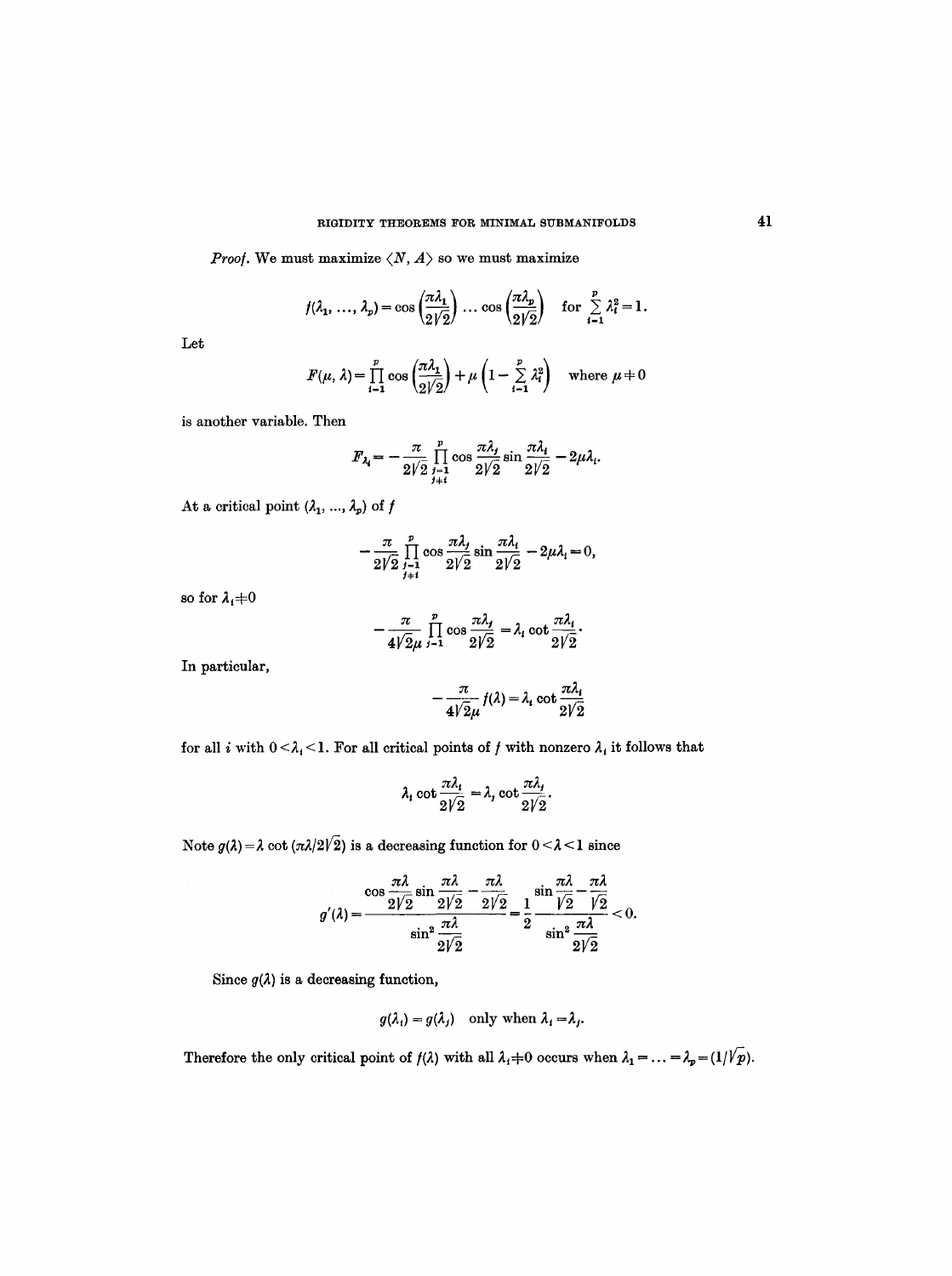If  $\lambda_i = 0$  for some i then the same argument as above shows that the remaining  $\lambda_i$ 's are equal. But  $\cos^l(\pi/2\sqrt{2l})$  is an increasing function in l, so the maximum is reached when all  $\lambda_i \pm 0$ , hence it is  $\cos^p (\pi/2\sqrt{2p})$ .

The results in this section may be summarized by the following statement.

**THEOREM** 3.5. The function  $\rho_A^2$  is a smooth strictly convex function on the set  $\{N \in G_{k,m}: \langle N, A \rangle > \cos^p(\pi/2\sqrt{2p})\}.$  *In fact*  $H_{{\cal Q}^2}( \cdot, \cdot) \geq \varepsilon \langle \cdot, \cdot \rangle$  on the set  $\{N \in G_{k,m}: \langle N, A \rangle > \lambda\}$ *for any*  $\lambda > \cos^p (\pi/2\sqrt{2p})$ *, where*  $\varepsilon$  *is a positive number depending on*  $\lambda$ *.* 

# **4. Proof in general dimensions and eodimensions**

The above result for minimal surfaces in  $S^{k+2}$  is false for higher dimensions. In this section we derive an estimate which improves previous estimates in all dimensions and oodimensions. We prove the following.

THEOREM 4.1. Let  $M<sup>n</sup>$  be a compact manifold of dimension n minimally immersed in  $S^{k+n}$ . Let  $p = \min (n + 1, k)$ . If there exists a constant k-plane A such that  $\langle N, A \rangle > \cos^p(\pi/2\sqrt{2p})$ */or all normals N, then M is a totally geodesic subsphere.* 

We begin with some remarks about harmonic maps. Let M and  $\bar{M}$  be smooth oriented Riemannian manifolds of dimensions m and  $\bar{m}$  respectively. Let  $\nabla$  and D be connections on M and  $\bar{M}$ , and let  $e_1, ..., e_m$  be a local orthonormal tangent frame on M at p. Let  $f: M \rightarrow \bar{M}$ be a smooth mapping.

*Definition. f:*  $M \rightarrow \overline{M}$  is *harmonic* if  $\sum_{i=1}^{m} (D_{f_{\bullet}e_i}(f_{\ast}e_i) - f_{\ast}(\nabla_{e_i}e_i)) = 0$  where  $f_{\ast}$  is the differential of *.* 

We need some known facts about harmonic functions.

LEMMA 4.2. *If*  $M^m \hookrightarrow \mathbb{R}^{m+k}$  is an immersion and  $\eta: M \rightarrow G_{m,k}$  is the Gauss map then *f is harmonic i/and only i/M has parallel mean curvature.* 

*Proof.* See Chern and Goldberg [6]. □

An immediate corollary is the following.

COROLLARY 4.3. Let  $M^n \rightarrow S^{n+k}$  be a minimal immersion. Let  $\eta: M^n \rightarrow G_{k,n+1}$  be the *Gauss map on M given by mapping a point p on M to the k-plane normal to M in*  $S^{n+k}$  *at p. Then*  $\eta$  is a harmonic map.

We also need the following lemma which is well known and easily checked.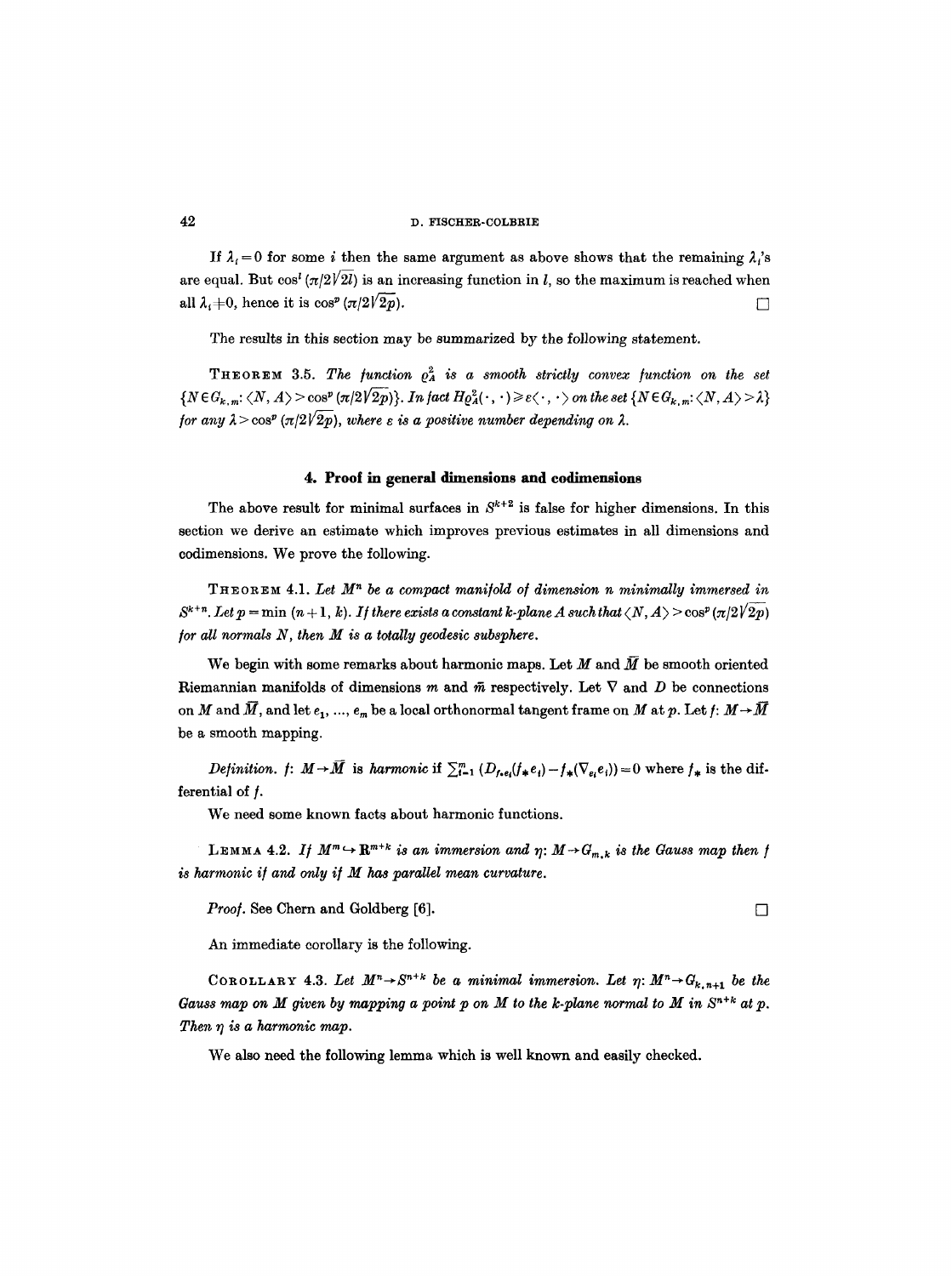**LEMMA 4.4.** Let U and  $\overline{U}$  be open sets in M and  $\overline{M}$  respectively. If h:  $U \rightarrow \overline{U}$  is a har*monic map and*  $f: \overline{U} \rightarrow \mathbb{R}$  *is a convex function, then*  $f \circ h: U \rightarrow \mathbb{R}$  *is a subharmonic function.* 

Now let M be a minimally immersed submanifold of  $S^{n+k}$  and  $\overline{M}=G_{k,n+1}$ . Let  $h=\eta$ be the Gauss map on M, considered as a submanifold of  $S^{n+k}$ , into  $G_{k, n+1}$ . Let  $f = \varrho_A^2: G_{k, n+1} \to \mathbb{R}$ be the square of the distance from A to X in  $G_{k,n+1}$ .

THEOREM 4.1. If  $M^n$  is a compact minimal submanifold of  $S^{n+k}$  with normal k-plane *field N and if A is a fixed k-plane in*  $\mathbb{R}^{n+k+1}$  *such that* 

$$
\left\langle N,A\right\rangle\geq\cos^p\left(\pi/2\sqrt{2p}\right)
$$

where  $p = \min (n + 1, k)$ , then M is a totally geodesic subsphere. If  $p = 1$  the result holds for  $\langle N, A \rangle > 0.$ 

*Proof.* Combining Theorem 3.5, Corollary 4.3 and Lemma 4.4, we have that  $\rho_A^2 \circ \eta$  is a subharmonic function on a compact manifold M and hence constant. But  $\rho_A^2(N)$  is strictly convex when  $\langle N, A \rangle > \cos^p(\pi/2\sqrt{2p})$  so by Theorem 3.5,  $H\rho^2(\cdot, \cdot) \geq \varepsilon \langle \cdot, \cdot \rangle > 0$ . By (4),  $0=\Delta a^2_{\alpha}$ **o** $\eta=\sum_{i=1}^n H^2_{\alpha}(\eta_i,e_i,\eta_i,e_i)$  so that  $\eta_i=0$ . Hence  $\eta$  must be constant, so N is fixed and the theorem follows. The same proof works for  $p = 1$ .

*Remark.* The same proofs also show that there is no compact submanifold  $M<sup>n</sup>$  of  $\mathbb{R}^{n+k+1}$  with parallel mean curvature all of whose normals satisfy  $\langle N, A \rangle > \cos^p(\pi/2\sqrt{2p})$ for any fixed  $(k+1)$ -plane A.

## **5. Applications**

In this final section we give some applications of the previous results.

Let  $\Omega$  be a convex open set in  $\mathbb{R}^n$ . Let  $F: \Omega \to \mathbb{R}^{n+k}$  be a non-parametric immersion, i.e. let  $F(x)$  be of the form  $F(x) = (x, f(x))$  for some  $f: \Omega \to \mathbb{R}^k$ . F is a minimal immersion if f satisfies the minimal surface system, a system of second order non-linear elliptic partial differential equations given by

$$
\sum_{i=1}^{n} \frac{\partial}{\partial x^{i}} (\sqrt{g} g^{ij}) = 0 \text{ for } j = 1, ..., n
$$
  

$$
\sum_{i,j=1}^{n} \frac{\partial}{\partial x^{i}} (\sqrt{g} g^{ij} \frac{\partial f}{\partial x^{j}}) = 0
$$

where  $g_{ij}=\delta_{ij}+\langle \partial f/\partial x^i, \partial f/\partial x^j \rangle$ ,  $(g^{ij})=(g_{ij})^{-1}$  and  $g=\det (g_{ij})$ . This system is also defined in the weak sense for a Lipschitz function. A Lipschitz function  $f$  on  $\Omega$  is a weak solution to the minimal surface system if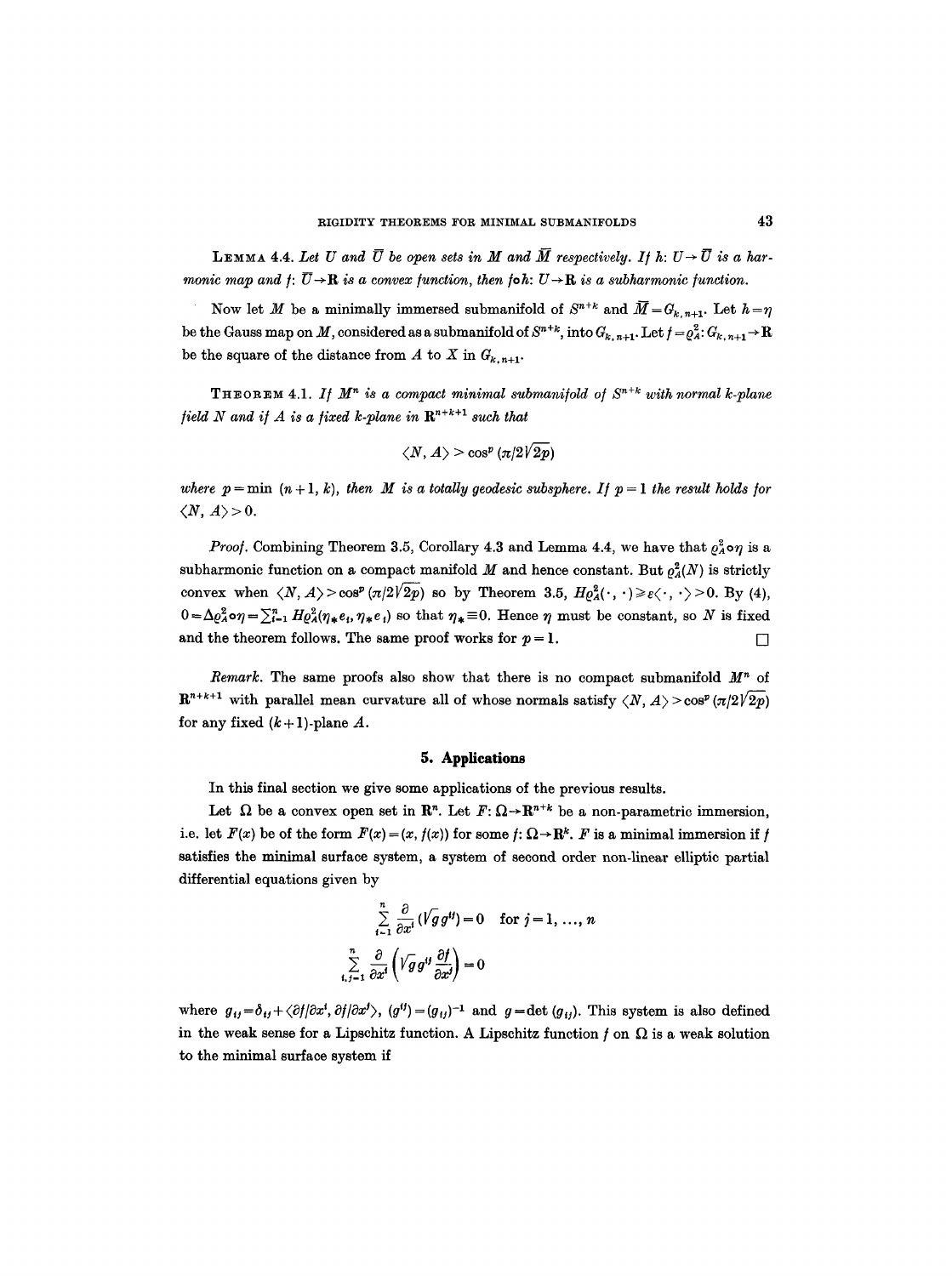$$
\int_{\Omega} \sum_{i=1}^{n} (\sqrt{g} g^{ij}) \frac{\partial \varphi}{\partial x^{i}} = 0
$$
\n
$$
\int_{\Omega} \sum_{\substack{i,j=1,\dots,n \\ \alpha=1,\dots,k}} \left( \sqrt{g} g^{ij} \frac{\partial f_{\alpha}}{\partial x^{i}} \right) \frac{\partial \varphi_{\alpha}}{\partial x^{j}} = 0
$$
\nfor  $j = 1, \dots, n$ 

where  $\varphi$  is any  $C^{\infty}$  function with compact support on  $\Omega$ .

A result of Morrey  $[13]$  shows that any  $C<sup>1</sup>$  function which satisfies the minimal surface system is real analytic. In the case  $n = 3$ , Barbosa stated without proof that a Lipschitz solution is real analytic. We present the proof here. We use Theorem 2.3 and a regularity result of Allard [1]. We first establish some definitions and notation.

Let  $f: \Omega \to \mathbb{R}^k$  be a Lipschitz function on an open bounded convex set  $\Omega$  in  $\mathbb{R}^n$ . Let  $\Gamma = \{(x, f(x)) \in \mathbb{R}^{n+1}\}\)$  be the graph of f.

We now suppose  $0 \in \Gamma$  and define the tangent cone of  $\Gamma$  at 0. For any  $r > 0$ , let  $f_r(x) =$  $(1/r)f(rx)$ . Now  $f<sub>r</sub>$  is directly seen to be a weak solution of the minimal surface system and moreover

$$
|f_r(x) - f_r(y)| = \frac{1}{r} f(rx) - f(ry)| \leq \frac{1}{r} M |rx - ry| = M |x - y|.
$$
 (5.1)

This shows  $\{f_r\}$  is an equicontinuous family on any compact subset of  $\mathbb{R}^n$ , so the Arzela-Ascoli Theorem implies there is a convergent subsequence  $\{f_n\}$  with  $\lim_{n\to 0} f_n(x) = h(x)$ . From (5.1) we see that h is a Lipschitz function with constant M. Let  $C(\Gamma, 0)$  be the graph of h.

LEMMA 5.1. The function h is a weak solution of the minimal surface system and  $C(\Gamma, 0)$ *is a cone, i.e. if*  $x \in C(\Gamma, 0)$  *and t* $\in \mathbb{R}$  *then tx* $\in C(\Gamma, 0)$ *.* 

*Proof.* See, for example, Lawson [11].  $\Box$ 

We call  $C(\Gamma, 0)$  the *tangent cone* to  $\Gamma$  at 0. By translation, for any  $x \in \Gamma$  one can define  $C(\Gamma, x)$ , the tangent cone of  $\Gamma$  at x.

The regularity result we need is given in its full form in Allard [1]. The relevant portion of our purposes is

LEMMA 5.2 (Allard regularity [1]). *If the tangent cone at*  $x \in \Gamma$  *is a linear space, then*  $\Gamma$ *is a*  $C^{1,\alpha}$  *submanifold near x.* 

Morrey's theorem on the regularity of  $C<sup>1</sup>$  minimal immersions then gives real analyticity of  $f$  at  $x$ .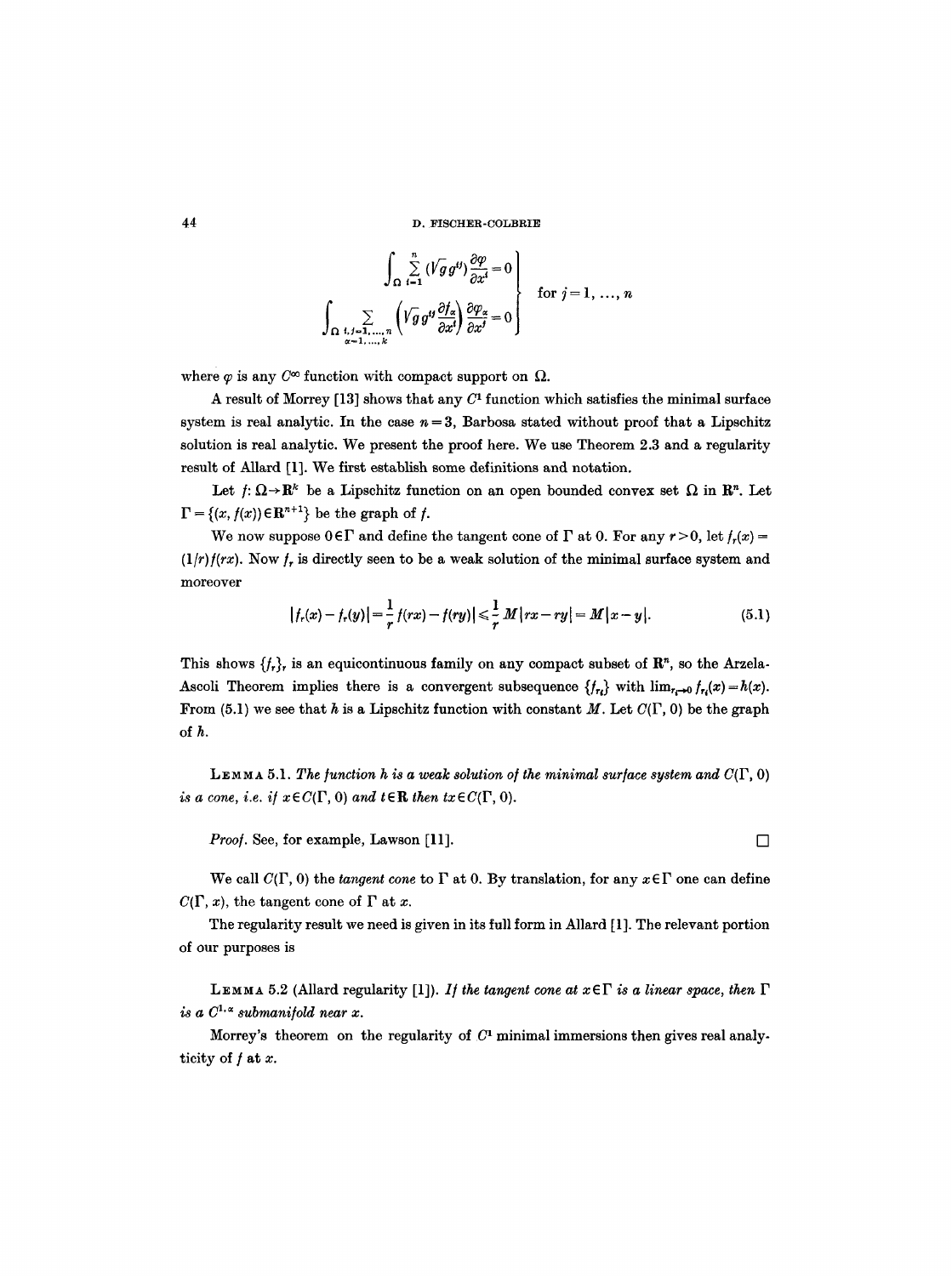THEOREM 5.3. Let  $f: \Omega \to \mathbb{R}^k$  be a Lipschitz solution to the minimal surface system, where  $\Omega$  is a domain in  $\mathbb{R}^3$ . Then *f* is real analytic.

*Proof.* Let  $\Gamma$  be the graph of f and  $C(\Gamma, x)$  the tangent cone at a point x.

If  $C(\Gamma, x)$  is regular except at x, then it is the cone on a minimal two dimensional sphere  $S^2$  in  $S^{k+2}$  centered at x. Let  $N_x$  be the k-dimensional normal space to  $S^2$  in  $S^{k+2}$ . Let A be the k-dimensional space orthogonal to the Euclidean 3-space containing  $S<sup>2</sup>$ . Then since  $C(\Gamma, x)$  is given by a graph,  $\langle N_x, A \rangle > 0$ , so Theorem 2.3 implies  $S^2$  is a totally geodesic subsphere in  $S^{k+2}$ . Hence  $C(\Gamma, x)$  must be a plane. Using Allard regularity (together with Morrey's regularity) we conclude that  $f$  is real analytic.

*Claim.*  $C(\Gamma, x)$  is regular for  $y \neq x$ , where  $y \in C(\Gamma, x)$ .

It follows from Federer [9], p. 456 that

 $C(C(\Gamma, x), y) = \text{line} \times 2$ -dimensional cone.

It is straightforward to show that the two-dimensional cone is minimal and is the graph of a Lipschitz function. Since the intersection of the graph with the unit sphere is onedimensional, it must be a great circle. Therefore  $C(C(\Gamma, x), y)$  is a plane and hence  $C(\Gamma, x)$ is regular away from  $x$ .

As another application of Theorem 2.3, we generalize Bernstein's Theorem. Bernstein's original theorem states if  $f: \mathbb{R}^2 \to \mathbb{R}$  is an entire solution to the minimal surface system, then  $f$  is linear. This theorem has been generalized to higher codimensions by Osserman and Chern. One implication of their result is that if  $f: \mathbb{R}^2 \to \mathbb{R}^k$  is an entire solution to the minimal surface system having bounded gradient, then  $f$  is linear. We generalize this result to three dimensions.

**THEOREM** 5.4. If  $f: \mathbb{R}^3 \rightarrow \mathbb{R}^k$  *is an entire solution to the minimal surface system, satisfying* 

 $\|\nabla f\| \leq K$  on  $\mathbf{R}^3$ 

*for some constant K, then / is linear.* 

*Proof.* The idea of the proof is to look at the tangent cone at  $\infty$ . Thus we define a sequence  $f_r(x) = (1/r)f(rx)$ . As above,  $f_r$  has uniformly bounded gradient. Again, there is a subsequence  $r_j \rightarrow \infty$  such that

$$
\lim_{r_f\to\infty}f_r(x)=h(x).
$$

 $h(x)$  is a solution to the minimal surface system and the graph is a cone. By the same arguments as above, the cone is a plane. Allard's regularity estimate then implies the original graph is a plane, hence f is linear.